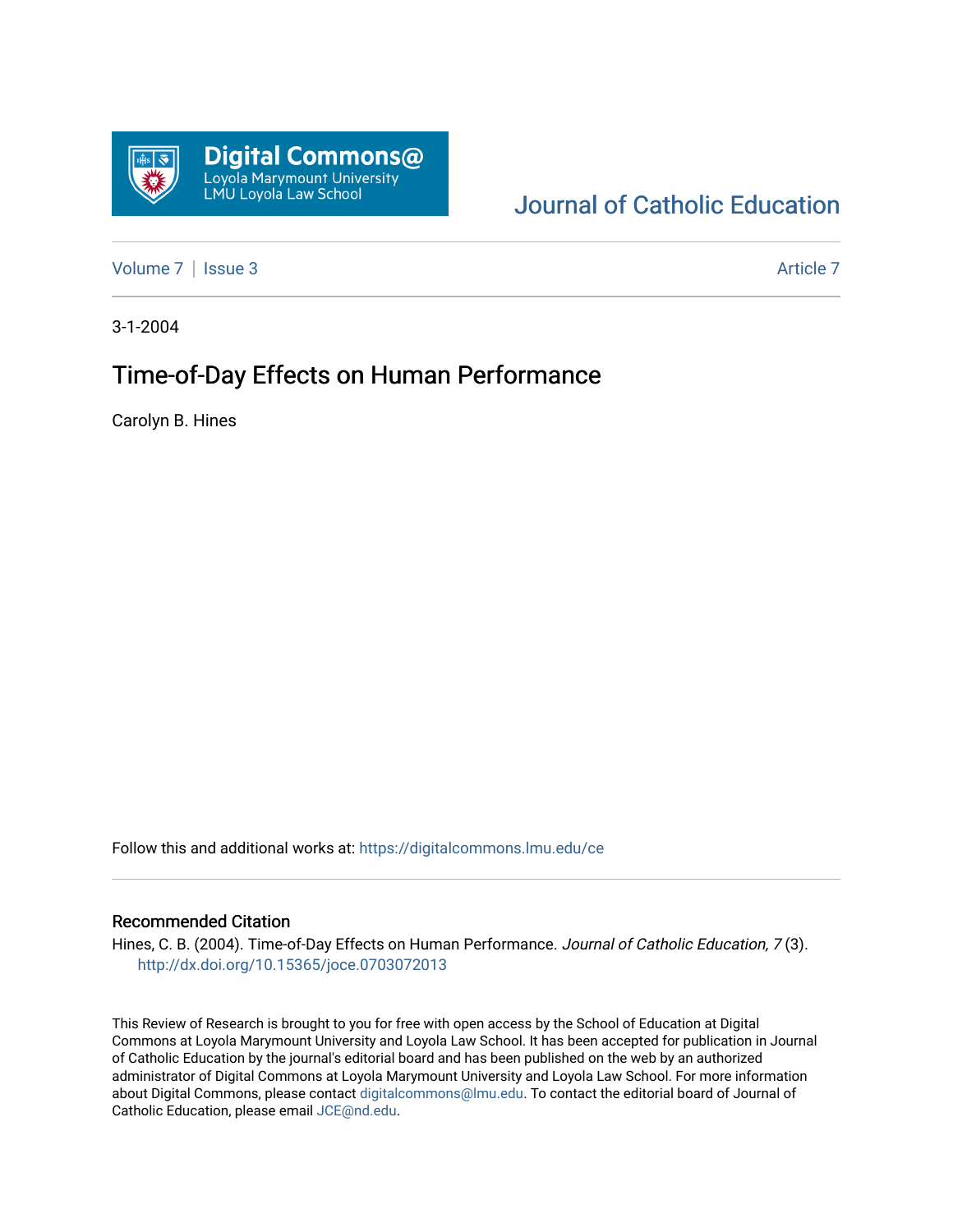#### **REVIEW OF RESEARCH**

## **TIME-OF-DAY EFFECTS ON HUMAN PER-FORMANCE**

CAROLYN B. HINES

*University of Southern Indiana*

*The course of study of time-of-day effects on human performance has not been an easy one to chart, with many findings that seem to be in opposition. This review examines the difference between group and individual differences with regard to time-of-day effects; time-of-day effects in individuals; morningness-eveningness as an individual characteristic; morningness-eveningness in adolescents; effect of time of day on cognition and academic performance; time-of-day effects on intelligence, testing, and academic achievement; the effect of matching individuals to their preferred time on academic achievement; and motivation as a primary confounding variable in time-ofday preference/academic performance studies. Other possible confounding variables and procedures in testing time-of-day effects are also briefly examined.*

The course of study of time-of-day effects on human performance has not been an easy one to chart, with many findings that seem to be in opposition. Some researchers have found that performance increases across the day; some have found that it decreases across the day; some have found that it increases to a midpoint, after which it decreases. Through all the studies, factors such as motivation, psychological characteristics, and physical state of the individual serve only to confuse the picture.

In most of these studies, researchers were intent on studying differences that might be common to groups. The term *group difference* refers to characteristics that are attributable to group membership, while *individual differences* are attributes particular to no defined group. Therefore, while individuals may share characteristics that also are shared by a group, the characteristics are not present because of membership in that group. If, for example, researchers discover that males consistently perform a certain task better in the morning than at other times of day, that performance characteristic is most likely a group difference, even though some females may also perform the task better in the morning. For females who perform better in the morning, the performance characteristic is an individual difference. The origin of group and individual differences, as might be expected, is a very complex field of study that will not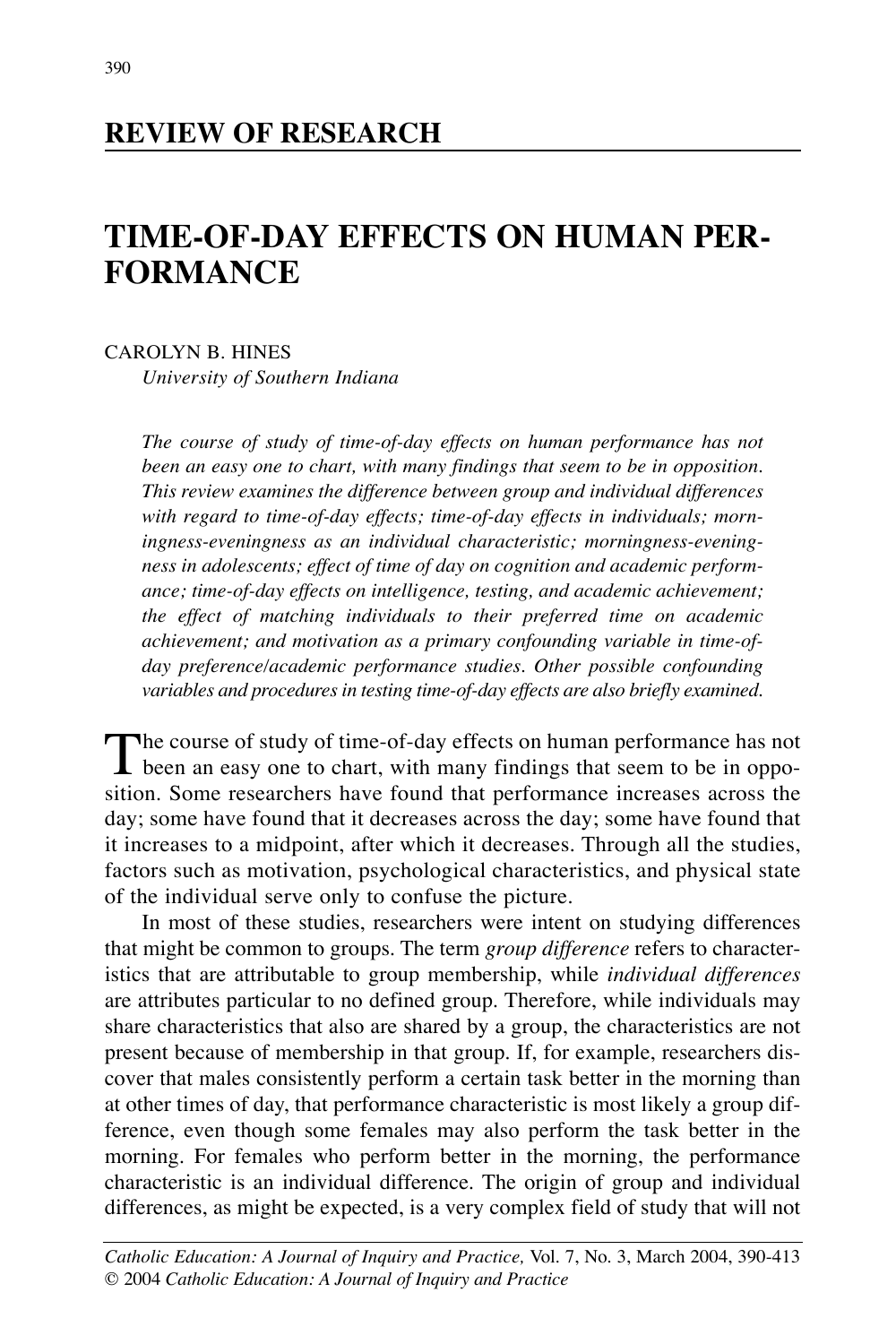be addressed here. The reader is invited to consult the work of Eysenck (1994) and Eysenck and Eysenck (1985) for possible biological foundations of individual differences that are responsible for sensitivities of individuals to their environments. Thus, individual differences are most likely an interplay of both biology and environment.

Little research into individual differences in time-of-day effects on performance has been conducted, most likely because, as mentioned earlier, researchers are more interested in findings that may be generalized to large groups of people. However, in practical, applied terms, the study of individual differences becomes key. When a physician elects to prescribe medication to a patient, for instance, knowing how that particular patient functions is essential. Educational services need to be prescribed in much the same way, with the individual assessed for such characteristics as motivation, personality characteristics, and skill levels. An individual difference that is proving to be significant in many current studies in a variety of fields is that of time-of-day preference. Although the term *preference* implies choice on the part of the individual, studies are beginning to validate the stand that several factors, many physiological and beyond the control of the individual, are combining to make time of day a defining element in performance.

The implications for education that emanate from such studies are enormous, widespread, and address such questions as these: If time of day is a significant factor in the performance of students and teachers, should schools attempt to match preferred time of day to tasks of both students and teachers? Should students and teachers schedule their most difficult subjects at their preferred time of day? Should schools change their schedules to accommodate time-of-day preferences if they appear in large percentages of their student population? Would schools be able to make such changes, given the current budget woes of most systems?

#### **TIME-OF-DAY EFFECTS IN INDIVIDUALS**

Although a number of circadian oscillators are in place within humans, the key word with regard to these seems to be flexibility (Webb & Agnew, 1978); humans are able to override such biological circadian cues as light or core body temperature if their schedules demand it. After all, humans constantly change their bedtime and waking time to match environmental, behavioral, or social cues (Campbell, 1992); in other words, most people find it easy to remain awake for social interaction on weekends, and individuals on day shifts are resigned to arising at an early hour to meet the demands of their employers. This ability to override possible circadian influence might be viewed as a state-or-trait question: that is, is variability in individual performance in itself an individual difference? A study (Rabbitt, Osman, Moore, & Stollery, 2001)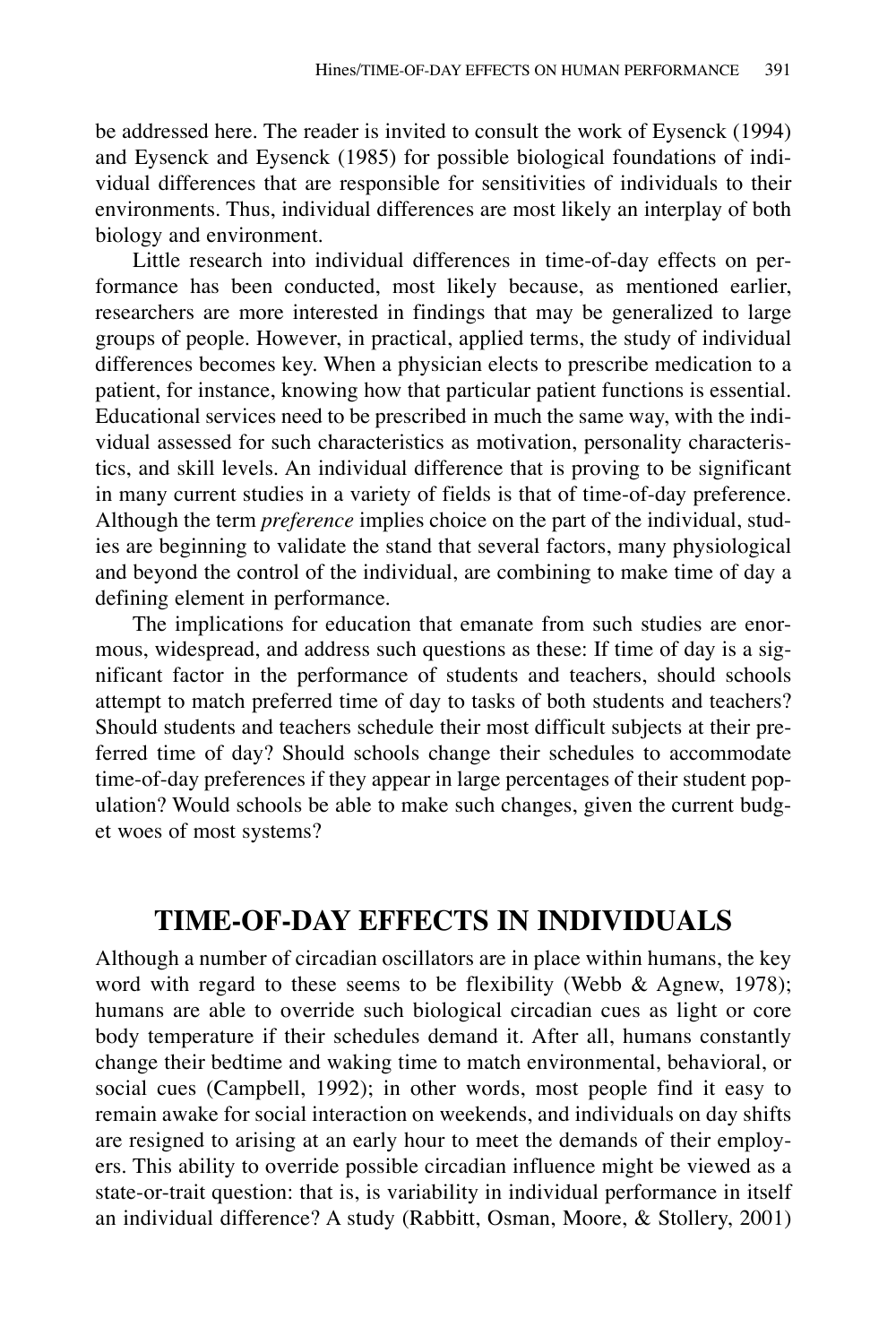showing exactly that tested 98 people weekly for 36 weeks. Simple letter cancellation tasks were used to show that, after circadian variability was controlled for, variability in performance both from trial-to-trial within a single session and variability in performance from day-to-day was predictable for individuals and varied inversely with intelligence test performance. This study suggests that those individuals with higher cognitive ability, as measured by traditional intelligence tests, are more able to override their own circadian influences, a phenomenon that is seen quite readily in school settings. Individuals who exhibit high ability levels can consistently do well on traditional measures of performance; as a result, other measures that correlate positively with intelligence measures, such as grade point average, reflect this quality. However, while this phenomenon is an interesting one, what also cannot be overlooked in the application of studies like this one is, of course, teacher expectation, which is not addressed in this review.

Many individual differences fall into the general category of another trait factor, personality, and some have been studied for time-of-day effects. One that has received extensive attention is impulsivity, which often manifests itself as making quick decisions and snap judgments, and acting without seeming to think at all. Those who exhibit high impulsivity also show great intraindividual differences on simple performance tasks, such as tapping (Barratt, 1963). Those individuals with high impulsivity scores exhibit significant time-of-day effects on tasks requiring high attention levels, such as letter cancellation and digit span forward, with a tendency for these individuals to perform better in the evening (Lawrence & Stanford, 1999). However, studies on attention have not definitively answered the question of whether time-of-day effects play a role in attention. Another study found that individual participants with high impulsivity scores demonstrated a consistently higher level of efficiency either in the morning or the afternoon (Guerrien, Leconte-Lambert, & Leconte, 1993). Therefore, the reason for the variation in the findings of so many studies might very well be that whether a person exhibiting impulsive characteristics performs better at one time of day or another is an individual, but consistent, difference; in other words, it is a difference that is difficult to find when one divides a sample into arbitrary groups for testing.

Previous research has suggested that highly impulsive individuals perform better in the evening than in the morning due to differences in their arousal rhythms when compared to others. Confirmation of these findings without external manipulation of arousal level was attempted in a study in which 40 volunteer participants (20 high impulsives and 20 low impulsives) completed the Barrett Impulsiveness Scale. The participants completed a variety of performance and cognitive tempo measures at two different times, once between 8:00 a.m. and 10:00 a.m. and once between 6:00 p.m. and 8:00 p.m. Results revealed no significant interaction between impulsivity and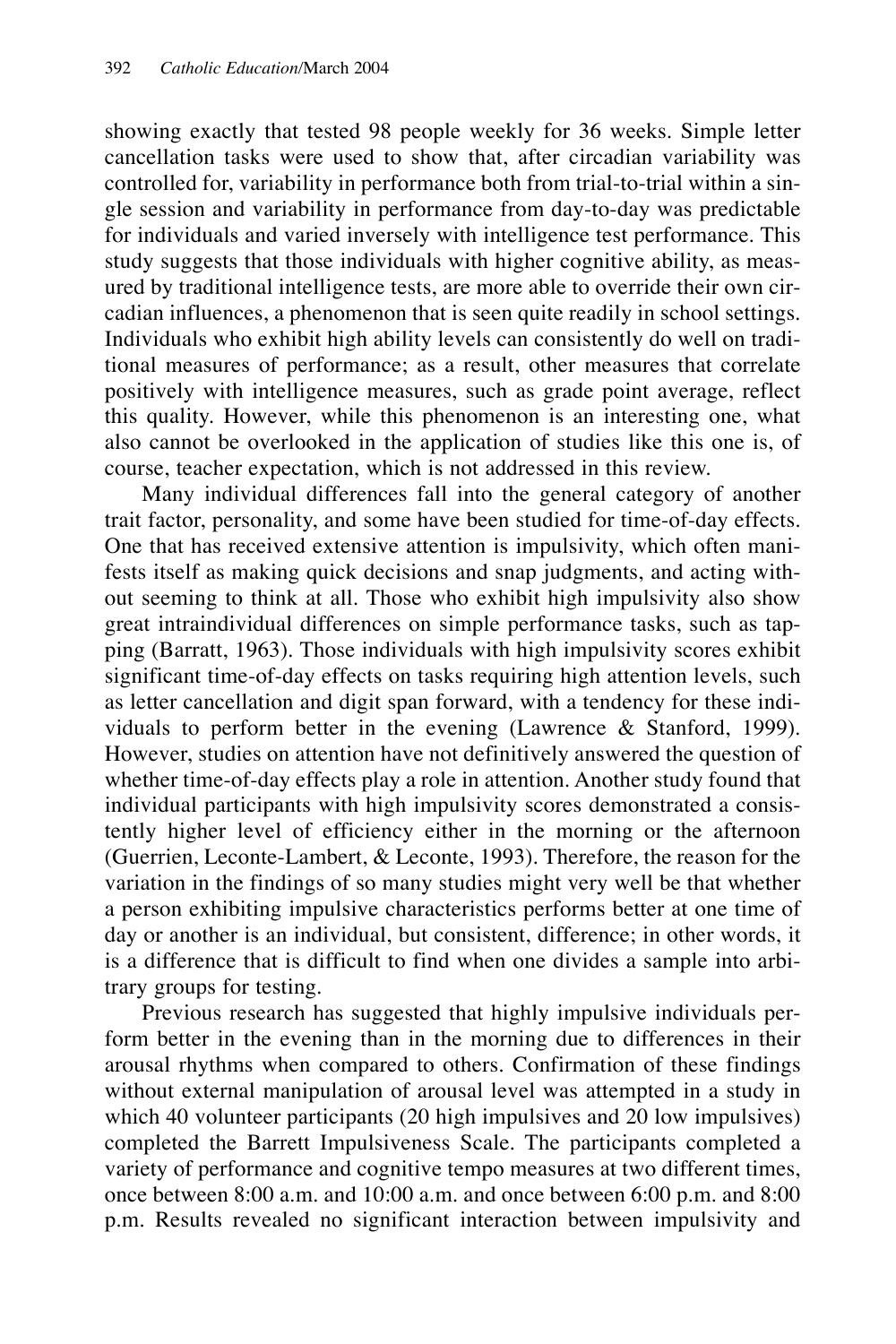time of day. However, high impulsives showed greater variability in performance and faster cognitive tempo than low impulsives. Time-of-day differences were significant for tasks requiring attention, with all subjects performing better in the evening on those tasks (Lawrence & Stanford, 1999).

Introversion-extraversion is a somewhat polarized personality characteristic commonly referring to whether individuals tend to turn their thoughts and feelings inward toward themselves (introversion) or whether they are socially outgoing and enjoy interpersonal encounters (extraversion). The possibility also exists, then, that the aspect of personality that is responsible for the association between evening type and extraversion is sociability rather than impulsivity. This was the case in one study of 74 undergraduates (Larsen, 1985). It is possible that individuals who enjoy being around and participating in activities with others find that the opportunities for doing so are more frequent in the afternoon or evening; this interaction may lead to increased stimulation and arousal and subsequent improvement in performance on tasks. After a period, this increased arousal may become a conditioned response to the time of day rather than to the presence of others.

In other experiments (Colquhoun, 1960; Colquhoun & Corcoran, 1964), introverts performed better than extraverts in the morning. Little difference was found between the two groups in the afternoon. As an adjunct to the performance studies, a physiological study of skin conductance found that introverts were more highly aroused than extraverts across the span of the day, but that the difference was particularly pronounced in the morning; by midnight, the two groups had converged (Wilson, 1990). Again, sociability proved to be the aspect of the extraverted individual that was responsible for this phenomenon, rather than impulsiveness. If the performance of high impulsives tends to increase across the day, then indicators of impulsivity should not decrease, thus the assumption that another personality factor was behind this congruence of the arousal distribution of both types of individuals.

An interesting aside to the study of the performance of introverts and extraverts is that the testing situation is even more important than in studies of other personality traits (Blake, 1971; Colquhoun & Corcoran, 1964). The 1964 experiment by Colquhoun and Corcoran found that introverts performed better than extraverts only when they were tested in isolation, whereas the presence of other study participants improved the performance of the extraverts. Rather than a time-of-day effect, then, perhaps what these studies revealed was the influence of the presence of other study participants on performance. Indeed, one study (Revelle, Humphrey, Simon, & Gilliland, 1980) found that it was actually the impulsivity aspect of the extravert personality that was responsible for time-of-day differences when scores on a cognitive task rather than a simple performance task were used as the dependent variable.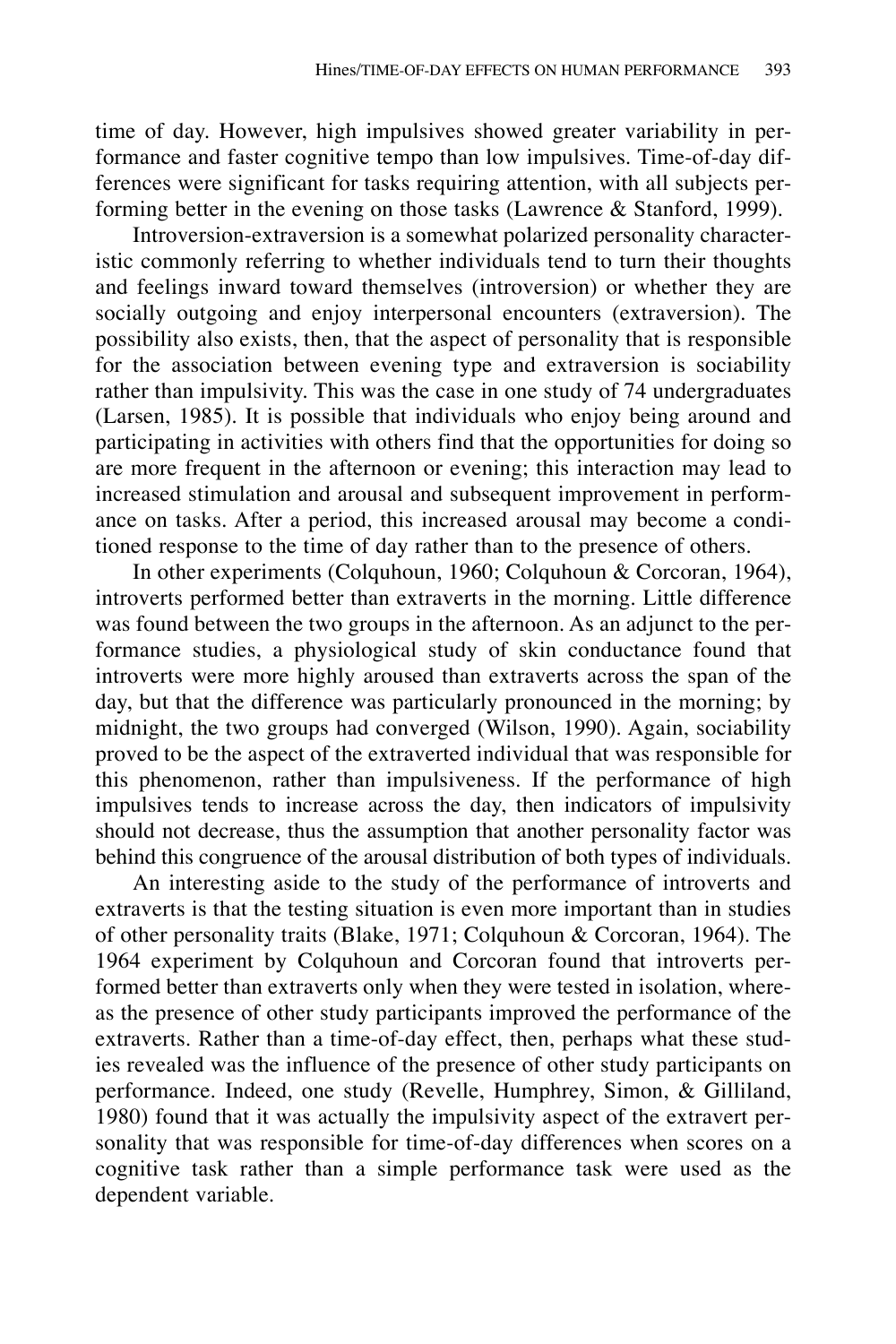### **MORNINGNESS-EVENINGNESS AS AN INDIVIDUAL CHARACTERISTIC**

A personality characteristic that shows some biological correlates and that appears to correlate highly with many types of performance is morningnesseveningness. Morningness-eveningness is a concept which dates from the work of O'Shea (1900); however, systematic studies of the phenomenon did not begin until almost 4 decades later, when Freeman and Hovland (1934) and Kleitman (1939) began to do experiments which attempted to correlate such biological phenomenon as body temperature with a preferred arising or bed time.

The term *chronotype* refers to one's individual time-of-day preference. Morning chronotype individuals prefer arising early, and they often feel they do their best work before noon, while evening-type individuals prefer to sleep later. They would rather do their most difficult work later in the day. Morningness-eveningness is typically reported as a score on one of many versions of an instrument developed by Horne and Oestberg (1976), called, appropriately enough, the Morningness-Eveningness Questionnaire (MEQ). This self-report questionnaire has been translated into many languages and modified for many age groups; reliability and validity coefficients for most versions are quite high. By 1991, researchers had fairly well established that the core temperature of most morning people reached its peak earlier in the day than that of evening people (Blake & Corcoran, 1991), lending support for the argument that individual biological differences are responsible for this difference, rather than some unknown environmentally produced factor. A 1998 study (Hur, Bouchard, & Lykken) found that genetic variance was responsible for 51% of the variability in morningness-eveningness. These findings support that of Horne and Oestberg (1976), who found that morning types (as determined by the MEQ) reached their peak oral body temperature at about 7:30 p.m., while evening types did not peak until 8:40 p.m. This same study showed few significant differences between morning and what Horne and Oestberg term *neither* types for bedtime, peak performance time, or sleep length. Interestingly, all three groups exhibited no significant differences in number of minutes of sleep obtained. This becomes an important finding when the concept of morning, neither (termed *intermediate* or *neutral* by some researchers), and evening types is introduced into the academic arena. If evening types have a significantly later bedtime, but require the same number of minutes of sleep, when will that sleep come if evening-type students go to bed later than morning or intermediate types but are required to be at school at an early hour? Many subsequent researchers appear to interpret Horne and Oestberg's work as establishing a dichotomy; that is, an individual is either a morning type or an evening type. A closer look at the study (1976) in which they introduced their questionnaire reveals not only *definitely morning* and *definitely evening*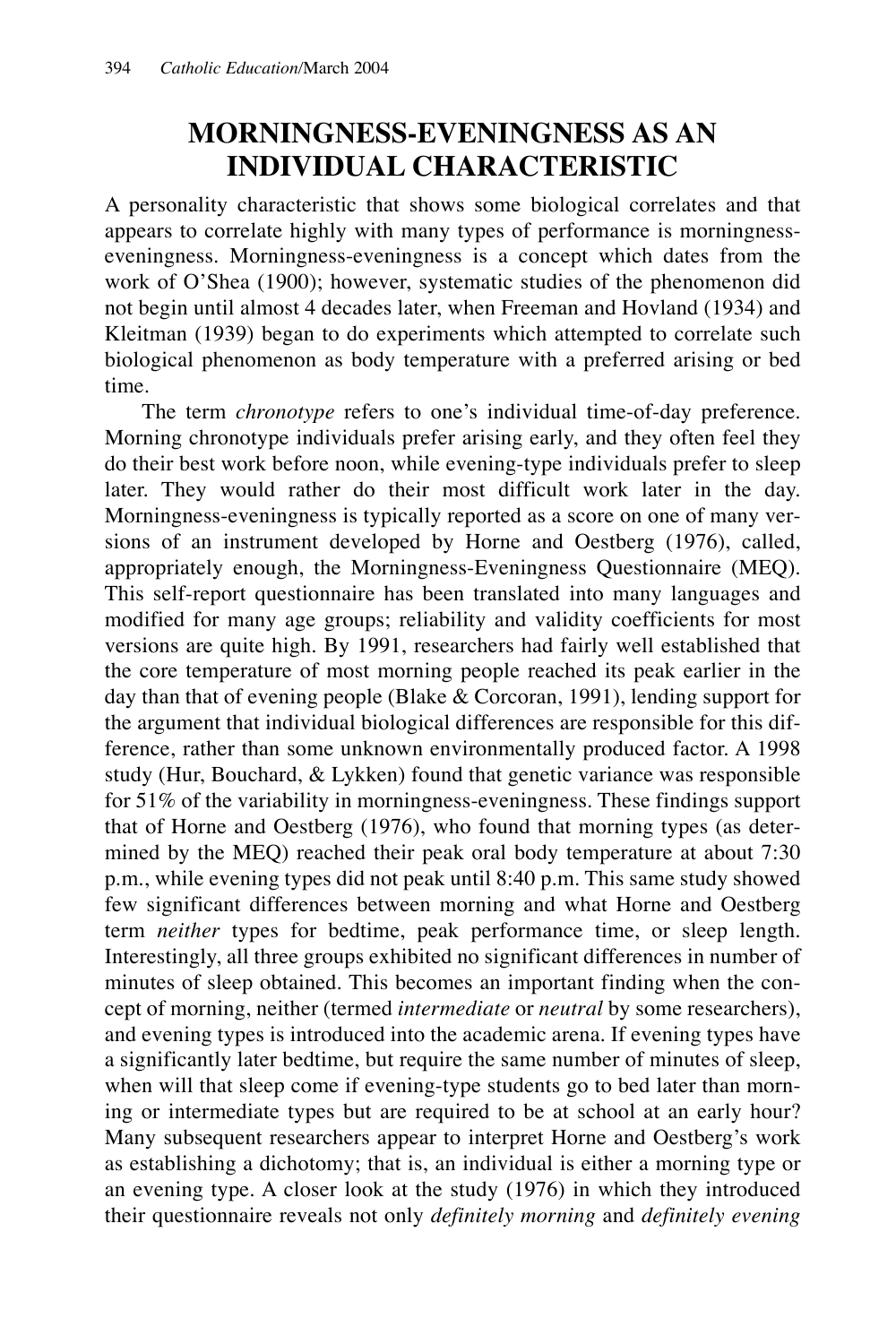types, but actually three other types as well: *moderately morning*, *neither*, and *moderately evening*. The morning type and the neither type share many commonalities: They prefer bedtimes close to 11:30 p.m. (11:26 p.m. and 11:30 p.m., respectively), while evening types in the study had a mean bedtime of 1:05 a.m. The mean arising time for morning types was 7:24 a.m., with 8:07 a.m. for intermediate types, a difference of 43 minutes. Evening types had a mean arising time of 9:18 a.m., almost 2 hours after morning types and over an hour later than intermediate types. True evening types, then, are markedly different from morning and intermediate types, and morningness-eveningness is more a continuum than a dichotomy. Variables that exhibit a continuum are not group differences by their very nature, although they are often categorized for research purposes.

In addition to Horne and Oestberg's work with the correlation of biological variables with morningness-eveningness, skin conductance studies continue to support a biological origin for morningness-eveningness. Skin conductance is a physiological measure of an individual's emotional state as evidenced by the amount of acetylcholine present in the sweat glands and, subsequently, the surface of the skin. This chemical is produced by the sympathetic nervous system in reaction to stress. One such study comprised 111 people, aged 16-60 years, who measured their own skin conductance hourly throughout a day; participants also kept a log of activities and drug intake. A primary finding was that self-reported morning types showed higher skin conductance in the morning, while evening types were higher in the evening, indicating a higher arousal level for morning types in the morning and evening types in the evening (Wilson, 1990), a finding consistent with the data on core body temperature from the other studies mentioned. Such a finding may also mean that motivation, one manifestation of arousal, in students may be higher in the morning for morning types and lower in the afternoon, while the opposite would be true for evening types.

However, morningness-eveningness is considered by some to be linked more to personality than to biology by its association with other personality traits that might precipitate social factors that affect the entrainment of the individual's circadian rhythms to the sleep-wake cycle. In a study of 120 male and 80 female undergraduates, aged 18-38 years, Horne and Oestberg's MEQ predicted circadian rhythms related to arousal and to depression (Matthews, 1988). This is not surprising, considering that arousal is correlated positively with body temperature and cortisol (the "fight-or-flight" hormone) with depression; both also correlate positively with the questionnaire.

So, while morningness-eveningness is frequently dichotomized in correlative studies, the fact remains that it is essentially an individual characteristic, as exhibited by the fact that in some studies which attempt to find group differences, an entire group of participants (those who score intermediate, neutral, or neither type on the morningness-eveningness continuum, depending on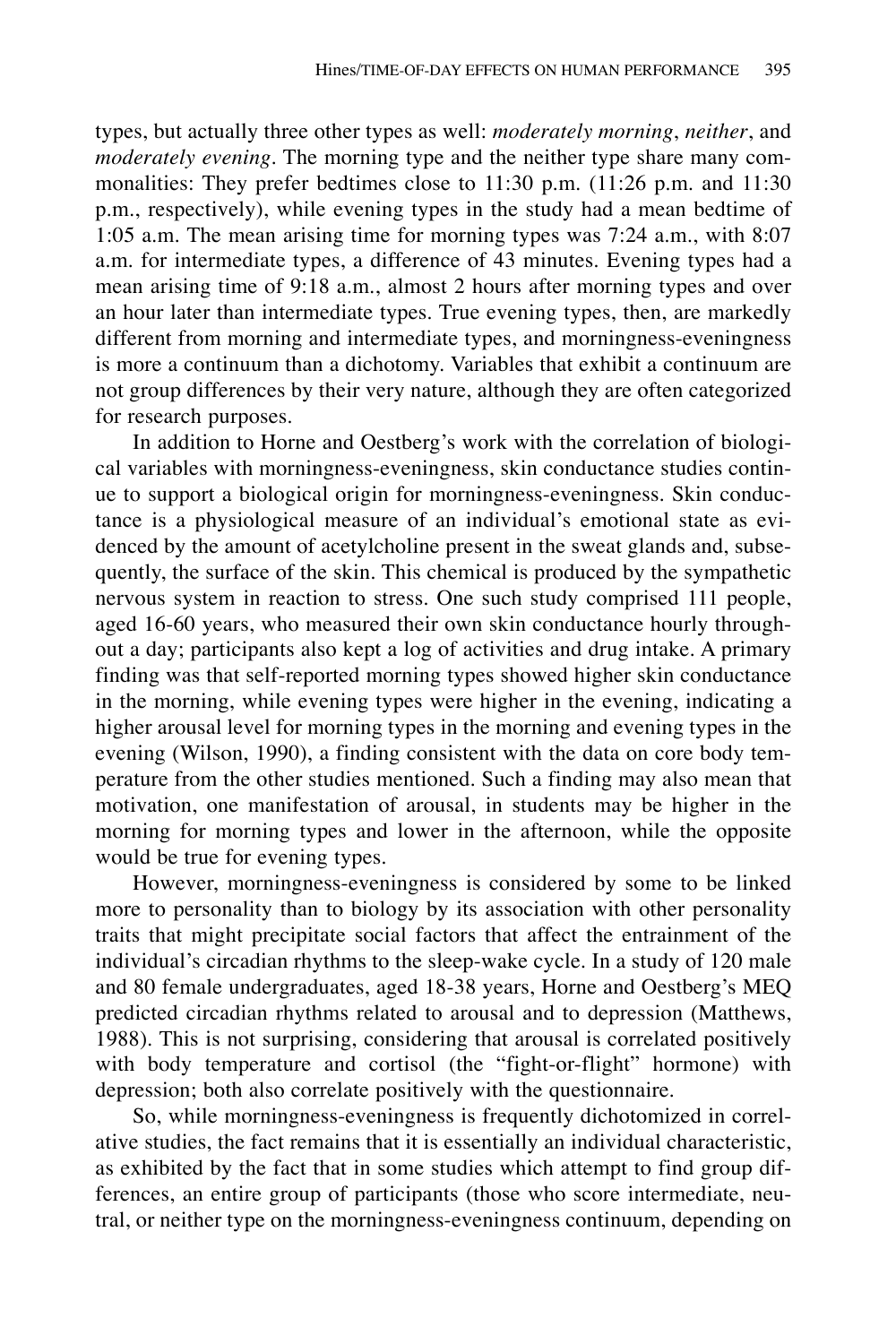the instrument used) must be eliminated before any significant difference can be found. In most studies, definitely morning and moderately morning types are combined to form morning type, and definitely evening and moderately evening types are combined to form evening type. Apparently, the diagnosis of definitely morning type or definitely evening type is relatively rare. In addition, some researchers (Cofer et al., 1999) have found evidence that morningness-eveningness remains constant from childhood at least through college age and often beyond. Thus, extreme morningness or eveningness preferences may have their origins very early in the developmental life of the individual, perhaps even during the prenatal period. Since melatonin, the "sleep hormone" secreted by the pineal gland, is known to be secreted in breast milk, perhaps further research will be able to determine if mothers entrain their children as morning or evening types, according to the mother's own chronotype.

#### **MORNINGNESS-EVENINGNESS IN ADOLESCENTS**

Much of the current research into morningness-eveningness is being conducted with adolescents. To many people, adolescents, as a group, seem to prefer a late bedtime coupled with a late arising time. This phenomenon in adolescents began to be studied near the end of the 1970s; most researchers (Carskadon, 1990; Crouter & Larson, 1998; Wolfson, 1997) saw the phenomenon as purely social, following such psychosocial developmental models as that of Erikson. However, controlled studies (Carskadon, 1990) began to reveal that there might be a biological basis as well; adolescents displayed what Carskadon referred to as *delayed sleep phase onset*. If so, adolescents would experience a later onset of sleep with a desire to sleep later the next morning as well. In addition, many adolescents seemed to require more sleep than previously thought, some requiring more than 9 hours. Soon, studies (Carskadon, 1999) were being reported whose results implied that eveningness was not an individual difference but a group difference in adolescents.

Not all researchers agreed. One study (Callan, 1999) maintained that about 33% of high school students have no time-of-day preference, with about 20% (combined) favoring mornings and 30% (combined) favoring afternoons or evenings. That means over half of adolescents studied had either no preference or preferred mornings. A 1998 study (Intons-Peterson, Rocchi, West, McLellan, & Hackney) challenged Carskadon's studies by finding that 57% of the younger adults tested demonstrated no preference on the morningnesseveningness questionnaire. Only 6% tested as definitely evening types. In the older adult participants, 93% tested as definitely morning, moderately morning, or no preference, which supports the hypothesis of other researchers (Tune, 1969; Webb, 1982) that individuals' time-of-day preference changes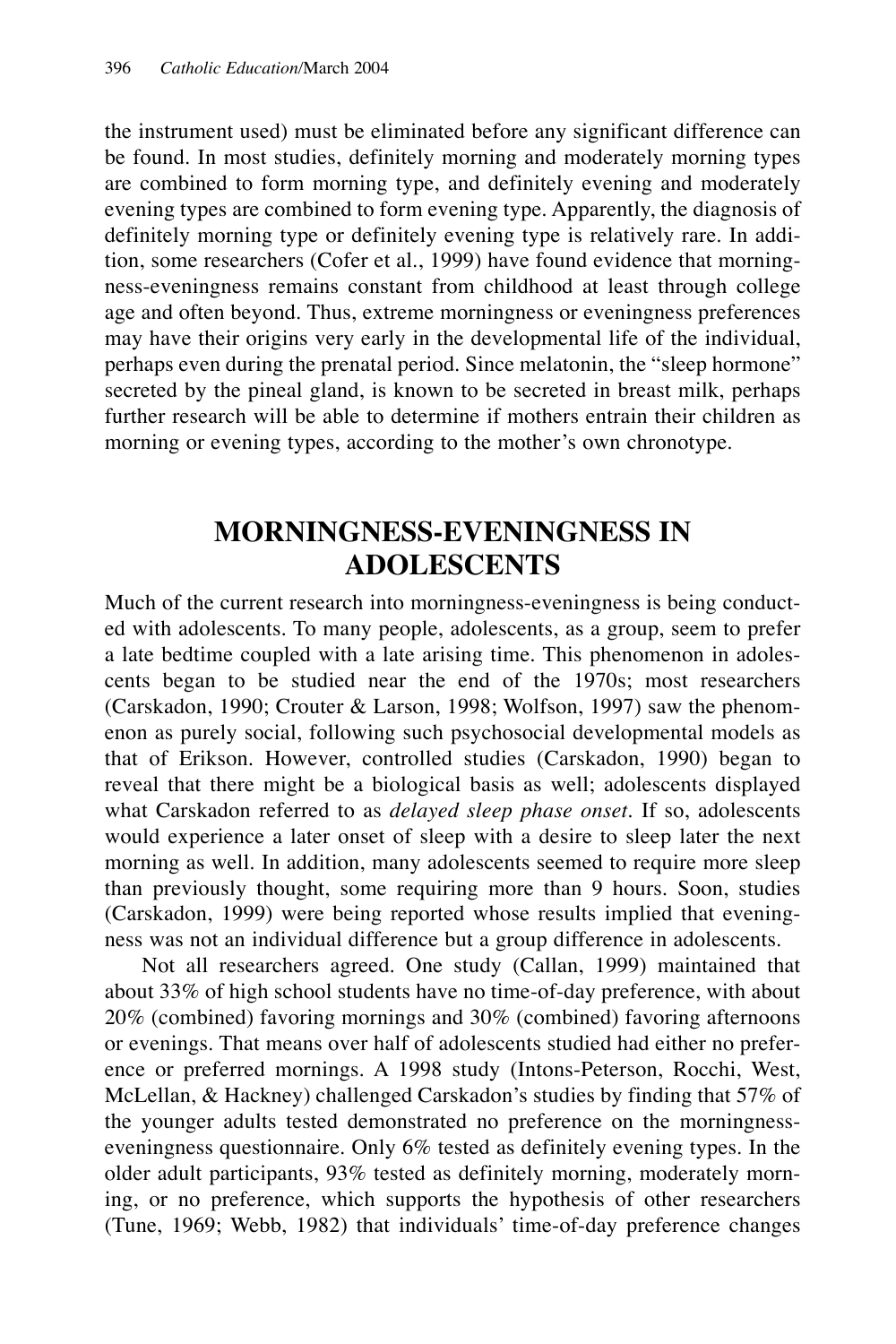across the lifespan. In this match-mismatch study, participants were tested at both their preferred times and their non-preferred times. Both groups performed significantly better on a memory test at their preferred times. Moreover, the older group performed as well as the younger group when both groups were matched to their preferred times, a finding that refutes the idea that memory must diminish in older adults. As the authors note, their findings in both these studies bring up the question of whether testing of age-related differences in performance has compromised the testing of older adults, since such testing, according to gerontologists interviewed by these researchers, is most often conducted during afternoon hours. Even when participants are allowed to select their own time for testing, the times offered are still those selected by the researcher, who is often a younger person.

A follow-up to the 1998 study, done in 1999, used the MEQ to determine if recall memory differed from recognition memory in matched and mismatched groups. Seventy-seven college students (mean age = 20) were tested, along with 42 older adults (mean  $age = 72$ ). After results of the questionnaire were obtained, the participants were randomly assigned to one of two groups, optimal or non-optimal. The optimal group members were tested at their preferred time, no matter when that time was (morning or afternoon). The nonoptimal group members were tested at their non-preferred time. Only the older adults who were tested at their non-preferred time showed consistently poorer performance. The younger group performed better on the recall task. No significant differences were found between the age groups on the recognition memory task. Again, older adults performed at the same level as younger adults when matched to their preferred times; younger adults performed well at all times (Intons-Peterson, Rocchi, West, McLellan, & Hackney, 1999).

The findings of these two studies do not mean, however, that these are necessarily group differences; in fact, both of these studies cautioned that many other researchers have found "substantial individual differences" (Intons-Peterson et al., 1999, p. 32) in age-related time-of-day preferences. However, the findings do indicate the certainty that changes of many types occur across the lifespan and that for many individuals, working at their preferred time results in optimal performance.

### **EFFECT OF TIME OF DAY ON COGNITION AND ACADEMIC PERFORMANCE**

For both psychology and education, research into the effects of time of day upon performance remains pertinent. This is especially true in light of educational psychology's attempt to improve the quality of education on both group and individual levels. Circadian variation averages about 20% of the variance in laboratory studies of cognitive performance and 40% in field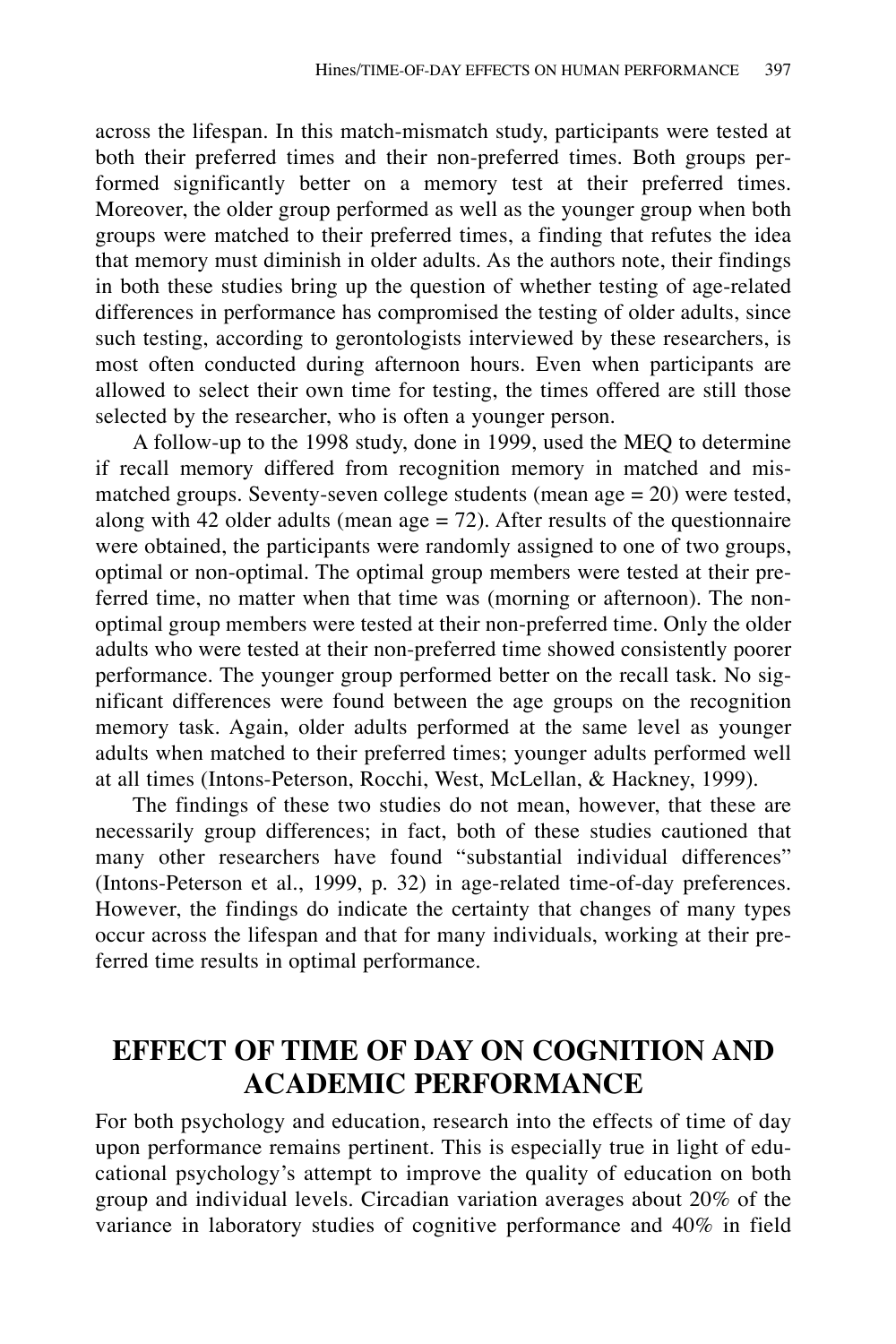studies (Kelly, 1996), which certainly earns the factor consideration in models of cognitive performance. This average was confirmed in a study (Gillooly, Smolensky, Albright, & His, 1990) of 12 male participants in which the day/night variation in performance over all cognitive tests accounted for 21% of the 24-hour mean. Research into time-of-day effects on cognition has emphasized the following areas: time-of-day effects on attention, alertness, and vigilance; effects on level of performance depending on task type and duration; operational efficiency (speed versus accuracy); and effects on intelligence, testing, and academic achievement.

The simplest types of cognitive tests are those attempting to measure arousal level, attention, or vigilance; sometimes the term *alertness* is used. Many of these tests involve a letter cancellation or notation exercise in which the participant is instructed to cross out a certain letter each time it occurs in a given passage. Alternatively, he or she may be asked to mark each time a letter appears twice consecutively; perhaps the participant may be asked to push a button each time a flash of light or a particular number or sequence of letters or numbers appears on a screen. Whatever the task, the object is to retrieve a score that would indicate the degree to which the participant can attend to a task and still maintain accuracy and speed. Of course, many individual factors are involved, such as practice effect or motivation. However, many studies have been able to determine the likelihood that results are the effect, at least in part, of the time of day.

Vigilance in 30 Indian youngsters, aged 10-16 years, was examined with a paper-pencil cancellation test administered at three different times of the day: 9:00 a.m., 2:00 p.m., and 6:00 p.m. The children were tested at school in separate rooms. A 2 x 3 factorial design was employed with gender as one factor and time of day the other. Results were that cancellation speed was higher in the morning than in the evening and afternoon, with the greatest frequency of errors in the afternoon as well. The only significant interaction effect for gender and time of day was in omission errors; girls committed fewer errors than boys at the 9:00 a.m. and 2:00 p.m. testings, but not at the 6:00 p.m. testing. The researchers (Rana, Rishi, & Sinha, 1996) concluded that the decline in vigilance performance is greatest in the afternoon, followed by the evening. They also noted that their findings were in disagreement with those of Colquhoun (1971), Blake (1967), and Gupta (1991), all of which are detailed in other sections of this review. They accounted for these differences by postulating that "mental vigor and receptivity" (p. 13) may decline as the day progresses.

Several cognitive task features were studied in three experiments (Craig, Davies, & Matthews, 1987), all of which were ultimately concerned with vigilance performance. In the first, participants detected differing events and frequency of signals. Lowering of signal frequency resulted in decreased performance, especially in the afternoon, which would indicate a lessening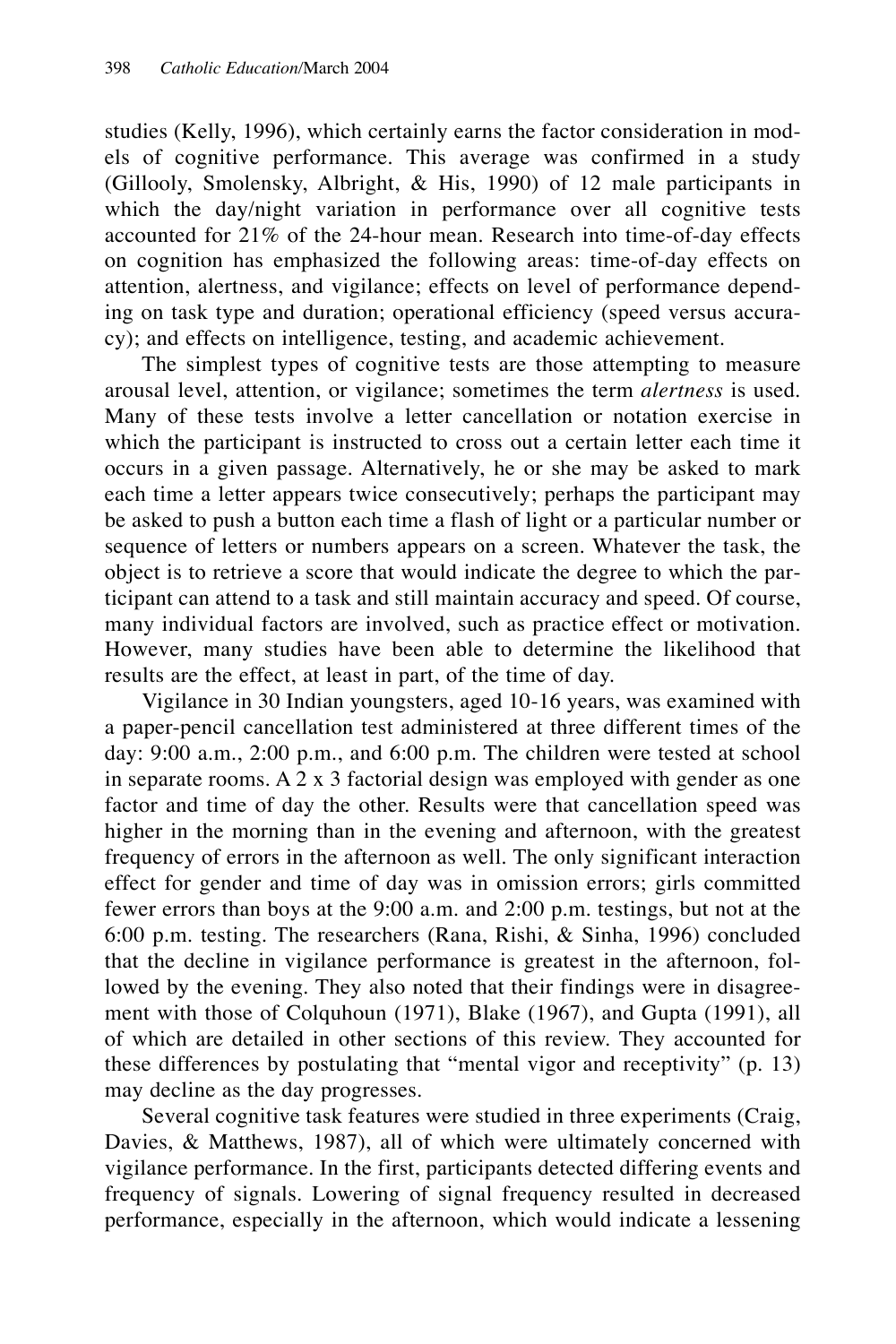in vigilance across the day. In the second, a rapid discrimination task was used, and in the third, an unpaced discrimination task was paired with another stimulus event. Findings for the 93 adult participants were that efficiency declined across the time of the experiments, while speed increased. These declines in efficiency were more apparent in the afternoon, although the ability to perceive stimuli was lower in the morning.

Rodgers and Holding (1991) attempted to partition performance efficiency trends from strategy or changes in speed in a study of 12 male students. The students were asked to perform three tasks simultaneously, with manipulation of test requirements. The men were tested six times between 8:00 a.m. and 11:00 p.m. Performance curves differed for the varying combinations of tasks, but findings for all combinations indicated that efficiency fell during the morning hours but improved later in the day.

Almost the same results were found in another study (Bhattacharya & Tripathi, 1989) of 24 male graduate students. The researchers conducted flicker fusion tests, reaction time, forward and backward memory, and associative recall. Flicker fusion refers to testing in which participants are asked to discern the point at which two flickering lights appear to be a continuum of light. Forward and backward memory is commonly referred to in psychological testing as digit span; the participant is asked to repeat increasing series of numbers; initially, a sequence is repeated exactly as the examiner states it; a second test is administered in which the examinee is asked to repeat another, different sequence in reverse order to that given. Testing was done on 2 consecutive days, once each morning and once each evening. Data analysis again revealed superior evening performance on reaction time and backward memory; however, associative recall (a short-term memory task; see below) was better in the morning. No significance was found for flicker fusion.

In a match-mismatch, short-term memory task study, 40 morning- and 39 evening-type females participated in a memory test involving recall of prose passages of two different difficulty levels. As expected, recall decreased across the day for the morning types, while it increased for the evening types. Time-of-day effects were greatest for highly important ideas from difficult passages; the researchers concluded that time of day influences immediate recall of prose, with the effects dependent on the chronotype (morning- versus evening-type) of the individual (Petros, Beckwith, & Anderson, 1990).

Similar results were found in another study in which 34 college students and staff were tested in the morning and 30 in the afternoon for memory of text. They hypothesized that the exact wording of the text would be better recalled in the morning, while meaning of the text would be remembered better in the afternoon. Findings showed that those participants tested in the morning did indeed recall exact wording better than those tested in the after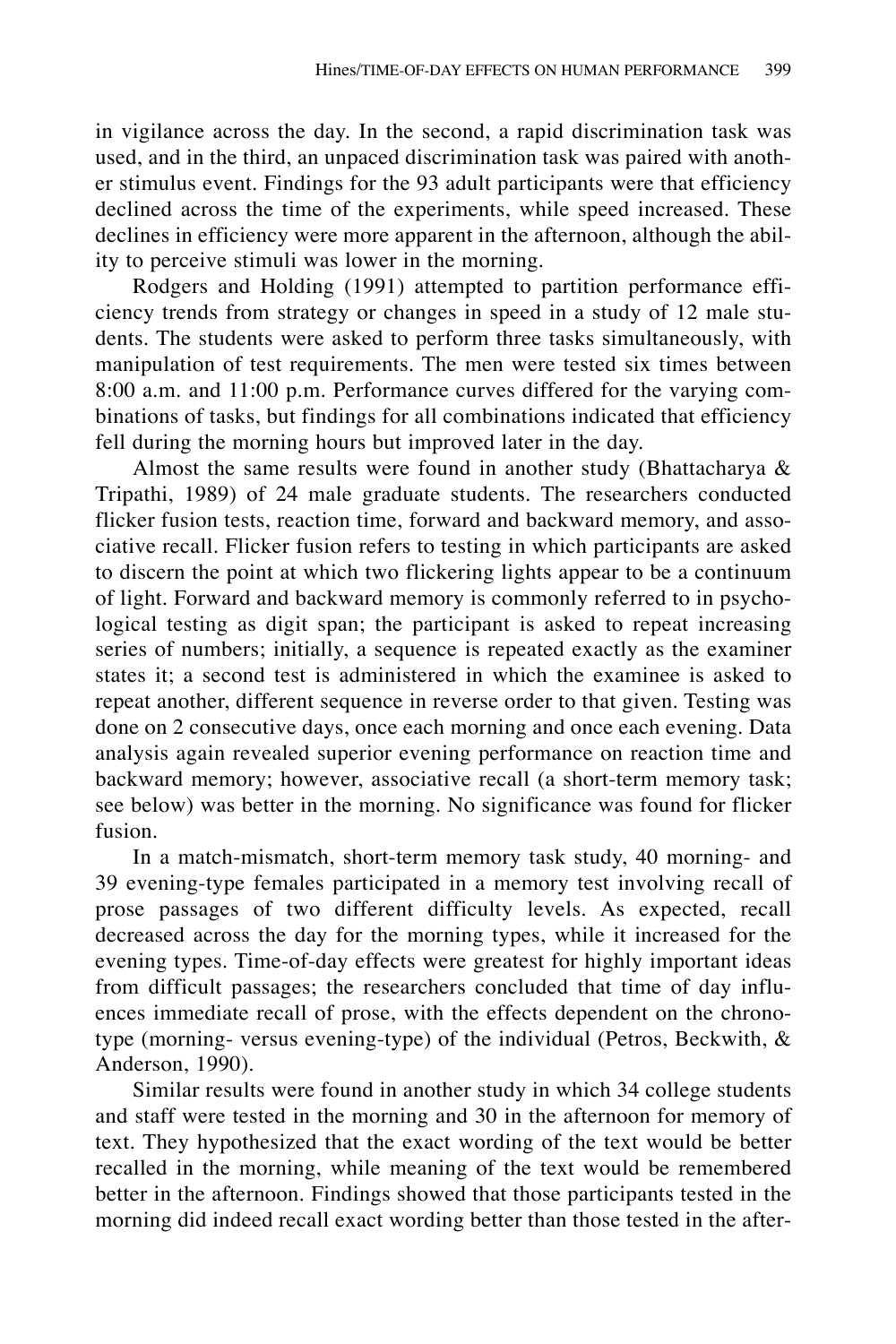noon; however, the hypothesis that memory for meaning only in the afternoon was not supported. One conclusion was that meaning was more likely to be remembered than exact wording at both times of day. However, the meaning is more easily supported by verbatim text recall in the morning than in the afternoon (Oakhill & Davies, 1989).

An alternative explanation for the *synchrony effect*, the concept that individuals exhibit peak performance periods, is that the modulating effects of time of day on age differences may be related to deficits in attentional resources (Chelminski, 2000). In a study of 48 young college students and 45 elderly adults, participants were tested individually on a prose-recall task and a garden-path task that was designed to assess inhibitory control over no-longer-relevant material in a divided-attention condition. Significant differences were found for young adults compared to older adults in prose recall, reading time, and reaction time. No evidence of a peak performance period was found.

A more interesting result of the study, though, may be that differences in cognitive performance tasks are more a function of the *nature* of the task and the *resources* upon which the task draws. Functions involving semantic knowledge or other *crystallized* abilities, such as the ability to use multiplication tables, are often unaffected by time of day, whereas *fluid* abilities, such as using logic to solve a problem, are (May & Hasher, 1998). These crystallized abilities are not only very well learned; they are also continually practiced. Fluid abilities change because the process used changes with each situation in which the abilities are used. In addition, crystallized abilities are often formally learned; fluid abilities are largely the result of casual or trial-and-error learning.

To determine whether cognitive performance in adults was influenced by time of day, 50 males and 54 females, all undergraduates or support staff of a university and all fairly highly educated (from 12.88 years to 15.35 years of education) engaged in a vocabulary test (crystallized abilities), a verbalfluency test (both crystallized and fluid abilities) and a trail-making test (fluid abilities). All were tested at a time of convenience between 8:30 a.m. and 5:30 p.m. Pearson correlations revealed no significant correlation between the two independent variables, time of day and age (Brown, Goddard, Lahar, & Mosley, 1999). Results indicated that neither time of day nor age was predictive of scores on the vocabulary test; on the verbal-fluency test, age proved to account for 9% of the variance, with time of day contributing only 2%. Finally, on the trail-making test, almost 30% of the variance was accounted for by both independent variables, but age accounted for over 29%.

These results caused the researchers to conclude that time of day does not exert a significant influence on adult cognitive performance. However, this study did not provide any means to determine preferred times for the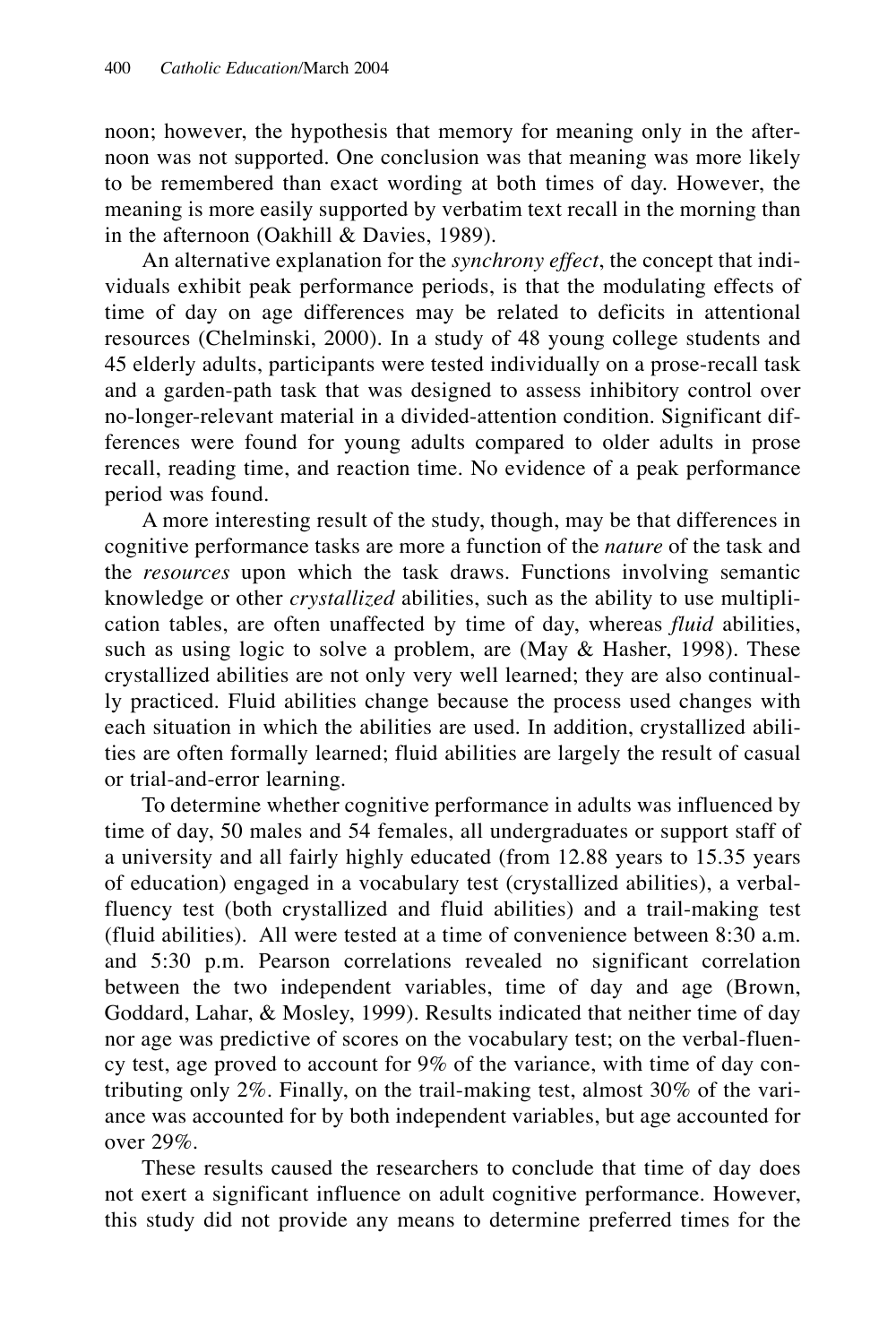participants, nor did the researchers make any attempt to test participants at their preferred times. This study indicated, then, that age is definitely helpful as a predictor of cognitive performance, but time of day in adults is not. It is tempting to deduce, then, that some other age-related factor is at work in determining performance after adolescence and young adulthood, but that factor is not a function of light, core body temperature, arousal levels, or other factors that reflect time-of-day effects.

In a brief review of some other pertinent studies, Baddeley, Hatter, Scott, and Snashall (1970) found that immediate memory for digits was better in the morning; Folkard and Monk (1978) found that long-term memory was superior for material learned in the afternoon, and Furnham and Rawles (1988), after testing 104 male recruits, aged 18-24 years, to a training school, concluded that spatial ability was better in the morning than at noon or in the evening. However, it must be noted that Furnham and Rawles' study was not a test-retest design; the 104 participants were divided into three groups.

## **TIME-OF-DAY EFFECTS ON INTELLIGENCE, TESTING, AND ACADEMIC ACHIEVEMENT**

In a study of time-of-day effects on intelligence, the scores of 34 matched pairs of children, aged 6 to nearly 16 years, on the Wechsler Intelligence Scale for Children—Revised (WISC-R) were compared. Verbal, Performance, and Full Scale IQ scales were used. No significant differences were found between morning and afternoon testing, although performance on the Verbal and Full Scale IQ measures varied more during the morning testing (Leigh & Reynolds, 1982). Again, this may indicate more of a time-of-day effect on crystallized abilities, rather than fluid abilities, if we make the assumption that the variation in the verbal portion was also responsible for the variation in the Full Scale IQ. The verbal portion of this test consists almost entirely of learned knowledge and tests crystallized abilities, while the performance portion relies more on the ability to make associations and logical deductions and therefore tests fluid abilities.

A more homogeneously older group was used in a study of 64 high school student volunteers who were administered subtests of the Wechsler Intelligence Scale for Children—Third Edition (WISC-3). These subtests, the Verbal Scale IQ and Processing Speed factors, were given both in the morning and in the afternoon. Time-of-day preference for the students was determined by a questionnaire, and body temperature was recorded at testing times. Significant three-way interactions were found for Verbal IQ, Verbal Comprehension, and Processing Speed factors among time of day, time-of-day preference, and first versus second test administration; a two-way interaction was found for Processing Speed between time of day and time-of-day prefer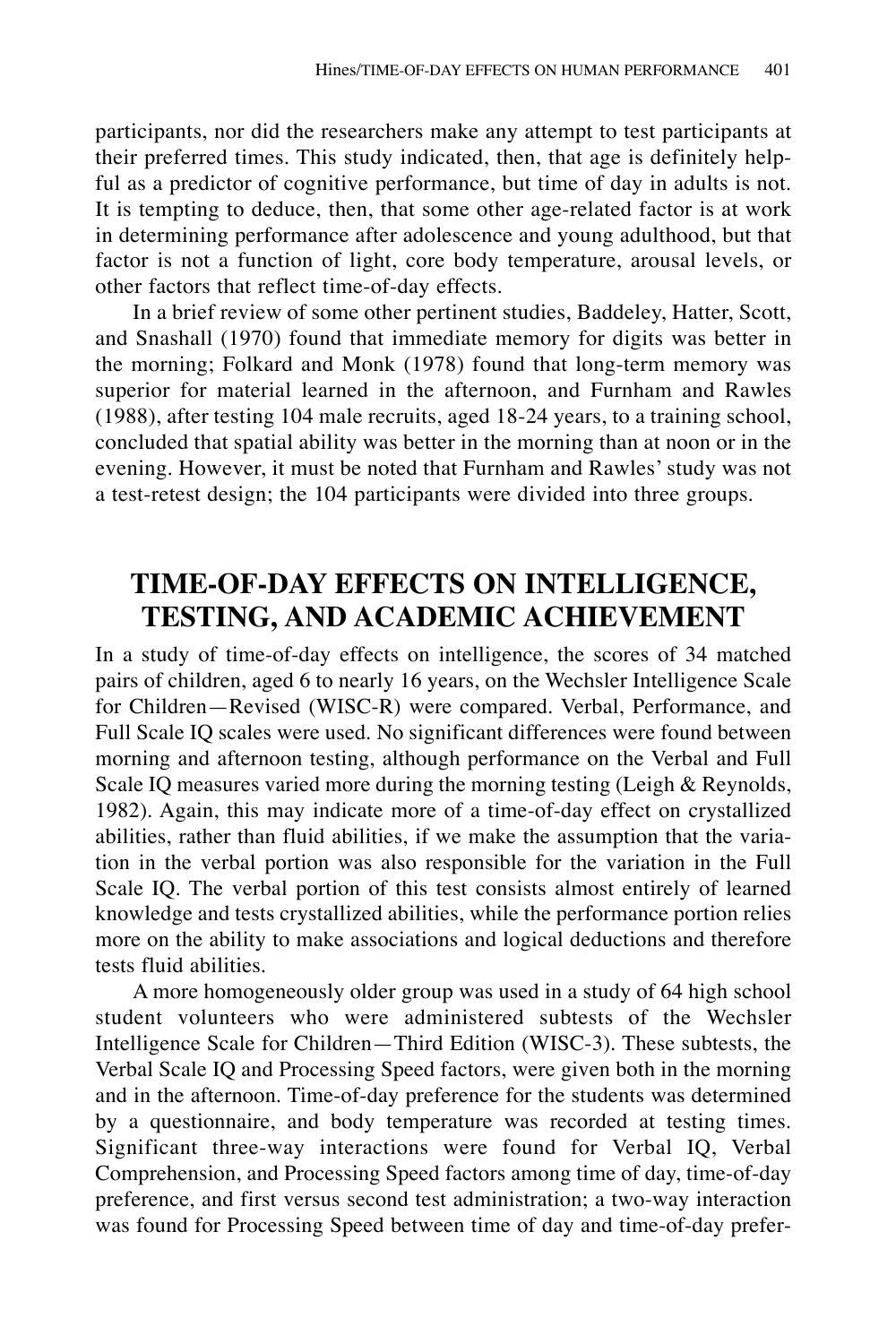ence. Participants who reported themselves as morning types on the questionnaire had higher temperatures in the morning, compared to those who rated themselves as evening types (Altabet, 1995). This finding supports the research of Blake and Corcoran (1991), as described above. An additional study on older students, this time on 60 female Hindi college students, was conducted by administering the Eysenck Personality Inventory and the IPAT (Institute for Personality and Ability Testing, Inc.) Culture Fair Intelligence Scales. Analysis of the data revealed that intelligence test performance was better in the evening than the morning, except for one subtest. Personality had no effect on intelligence test performance, nor was there an interaction between personality and time of day for intelligence test performance (Gupta, 1991). These three studies, along with much of the other study on time-of-day effects in adolescents and young adults, suggest that time of day may have an effect on intelligence test performance once the individual reaches puberty. Although intelligence is commonly viewed as a more or less static indicator of the individual's cognitive capacity, its quantification may vary. Does this mean that intelligence itself varies? Further research may indicate that those components that make up intelligence fluctuate more than was thought in the past.

### **THE EFFECT OF MATCHING INDIVIDUALS TO THEIR PREFERRED TIME ON ACADEMIC ACHIEVEMENT**

Some evidence now exists, however, that supports the notion that academic achievement can be improved if *individuals* are matched to their preferred learning times. In a 1979 study, students having difficulties in mathematics and who preferred learning in the afternoon, but who had been scheduled into morning mathematics classes, were able to turn their achievement in mathematics toward a significantly more positive trend when they were rescheduled into afternoon classes (Carruthers & Young, 1979). Motivation and discipline were two other variables considered in this study, so it was unclear whether improvement could be attributed to an improvement in the students' actual ability to comprehend and apply concepts, or whether increased motivation or better behavior led to the improvement. In another study involving matching individual secondary students' time preferences (Lynch, 1981), truancy rates declined even in students with chronic truancy. In the lower grades, a study revealed that gains in achievement in both mathematics and reading resulted from matching students to their preferred learning times for those subjects. In that study, 286 children in grades 3 through 6 were either matched or mismatched to their time preferences for learning in mathematics and reading classes. Students were followed for a 2-year period, with each student matched to his or her time preference twice and mismatched twice across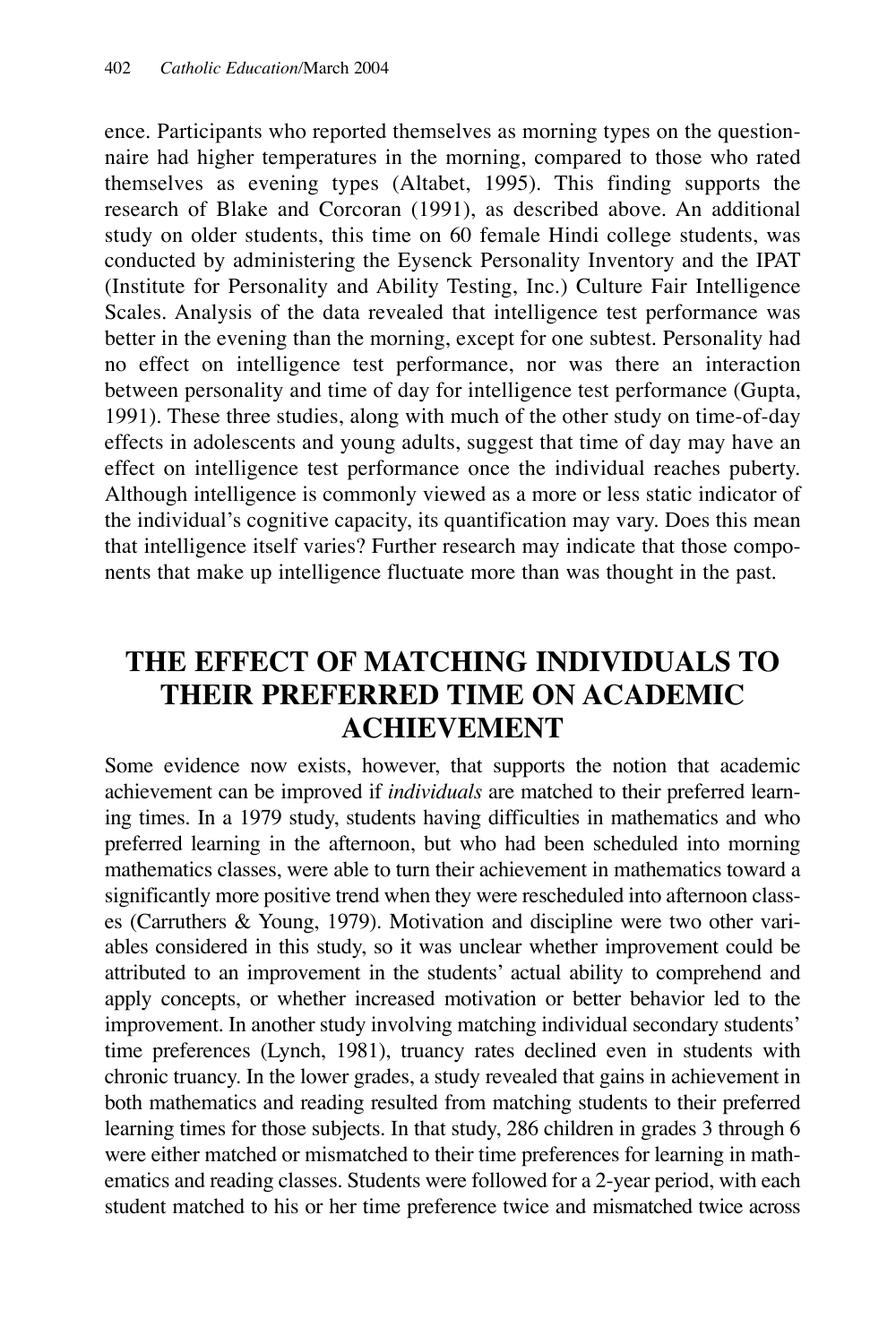four semesters. Results showed that more than 98% of the students achieved statistically significantly higher scores when taught at the best time for them and did worse when taught at the nonpreferred time (Virostko, 1983).

Finally, a study examining teacher in-services aimed at teaching innovative teaching techniques resulted in increased occurrences of implementation of the strategies learned when conducted at teachers' preferred times (Freeley, 1984). A word of caution is relevant here, however. Quite a few of these studies issue from St. John's University in New York, the location of the Center for the Study of Learning and Teaching Styles; many were conducted by doctoral students affiliated with the university and the Center and remain unpublished (Stahl, 1999).

In another match-mismatch study similar to Virostko's, 99 undergraduate females were categorized as either morning type or evening type. Participants were administered a series of word pairs and were required to decide if the two words were physically identical (word encoding), had the same name (lexical access), or were members of the same semantic category (semantic access). Testing times were 9:00 a.m., 2:00 p.m., and 8:00 p.m. Results showed that the success rate of those classed as morning types decreased throughout the day, while the performance of the evening types improved at later test times. The authors concluded that memory performance is critically dependent on matching time-of-day preference with the time the task is administered (Anderson, Petros, Beckwith, Mitchell, & Fritz, 1991).

As stated previously, some research with preadolescents and early adolescents has suggested that a later peak performance time cannot be assumed for all young people. For example, in an experiment detailed above, time-of-day effects on cognitive processing among 30 Indian children ranging in age from 10-16 years were investigated, with the result that speed and accuracy were found to be significantly higher in the morning than in the afternoon (Rana et al., 1996). Since this research was conducted in India, the findings may reflect cultural differences that result in a circadian pattern that differs from Western societies. If that is the case, then the case for a biological preference for time of day is challenged. Alternatively, the findings may be a reflection of the lower mean age of the sample, when compared to studies using only adolescent participants; the onset of puberty seems to be a precipitating factor in the delayed sleep phase onset hypothesis.

Many researchers (Monk, 1990, and others as noted above) have observed that as people age, they tend to exhibit a greater degree of morningness; that is, they tend to retire and arise earlier than young adults, a phenomenon which usually manifests itself by the age of 50. This may be because peak temperature moves to an earlier time of day as people age (Anderson et al., 1991; Tune, 1969; Webb, 1982). It follows that the optimal time of day for performance in older adults would be during the morning. The impact of matching time of testing and individuals' optimal periods on performing memory tasks between two age groups was examined in two separate studies (May, Hasher, & Stoltzfus, 1993). A pilot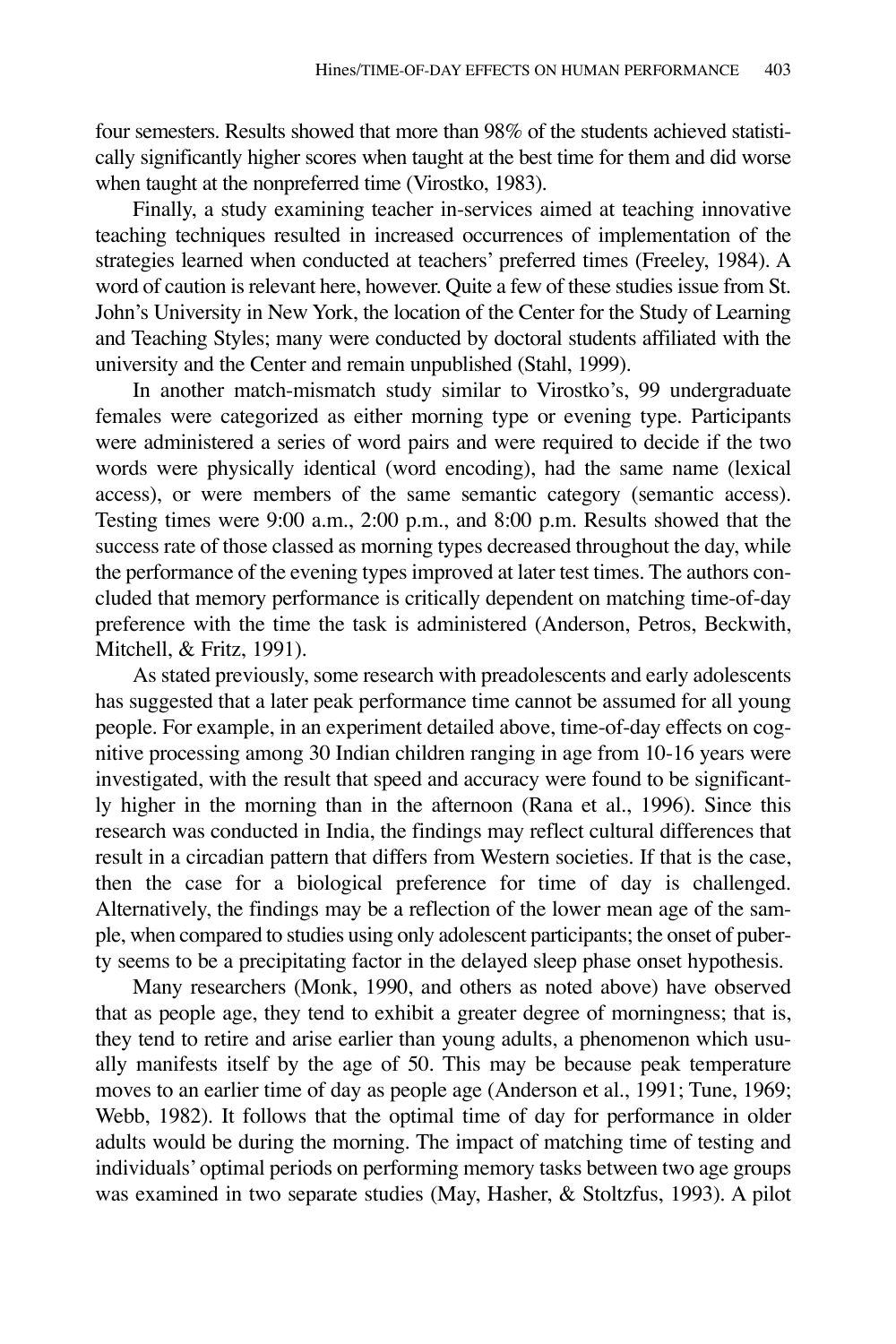study of 210 younger adults, ages 18-22, and 91 older adults, ages 66-78, indicated that most younger participants were evening or neutral types, while most older subjects were morning types. A subsequent study compared memory task scores of 20 younger and 22 older adults tested in either the morning or the late afternoon. Significant age differences were found in the afternoon, with younger subjects obtaining higher scores. However, no differences were found in memory performance of the tasks performed in the morning, a finding that, if recent research is correct, is not surprising.

On a simulated production-line inspection task, the performance efficiency of 10 participants classified either as morning types or evening types was measured. Subjects completed the task for 15 sessions at different times of the day. No significant differences were found for number of items rejected in error. However, correct rejection levels were significantly better in the morning and worse in the evening for morning types than for evening types. Further, the performance improved throughout the day for evening types, while morning types showed a decrease in performance over time. A post-lunch dip in performance was found for morning but not evening types. Interestingly, a significant positive correlation between correct rejections and body temperature was seen for evening types, while a negative correlation was found for morning types (Horne, Brass, & Pettitt, 1980).

Conversely, a study assessing the relationship between morningness-eveningness, time-of-day, and performance on the Multidimensional Aptitude Battery IQ (MAB) and the Inspection Time task (IT) employed 20 male and 50 female participants classified as either morning or evening types. They were administered the MAB and IT tasks in the morning and in the late afternoon. No significant effect for time of testing and morningness-eveningness type was found for most of the tasks. The single exception was the Spatial subtest. Contrary to expectations, morning types performed significantly worse in the morning and better in the afternoon, and evening types performed significantly better in the morning and worse in the afternoon. It was suggested that the reason for this discrepancy is that spatial tasks are performed more successfully when an individual is in a low level of arousal, which is more likely to be the case during a non-optimal time (Song  $\&$ Stough, 2000).

In a study demonstrating that morningness-eveningness is difficult to detect when all participants are considered, axillary temperature and performance was compared to morningness-eveningness preferences for 19 college students (Almirall, 1993). Participants were identified as morning types, evening types, or neither, according to a morningness-eveningness scale. They were asked to perform three types of tasks, auditory reaction time (to measure alertness and speed), index finger tapping (to measure motor skill), and verbal memory (to assess information processing), during hourly tests in 13 sessions throughout the day. Axillary temperature was taken at each session. No significant differences were found in temperature or performance for morning or evening preference groups. Further,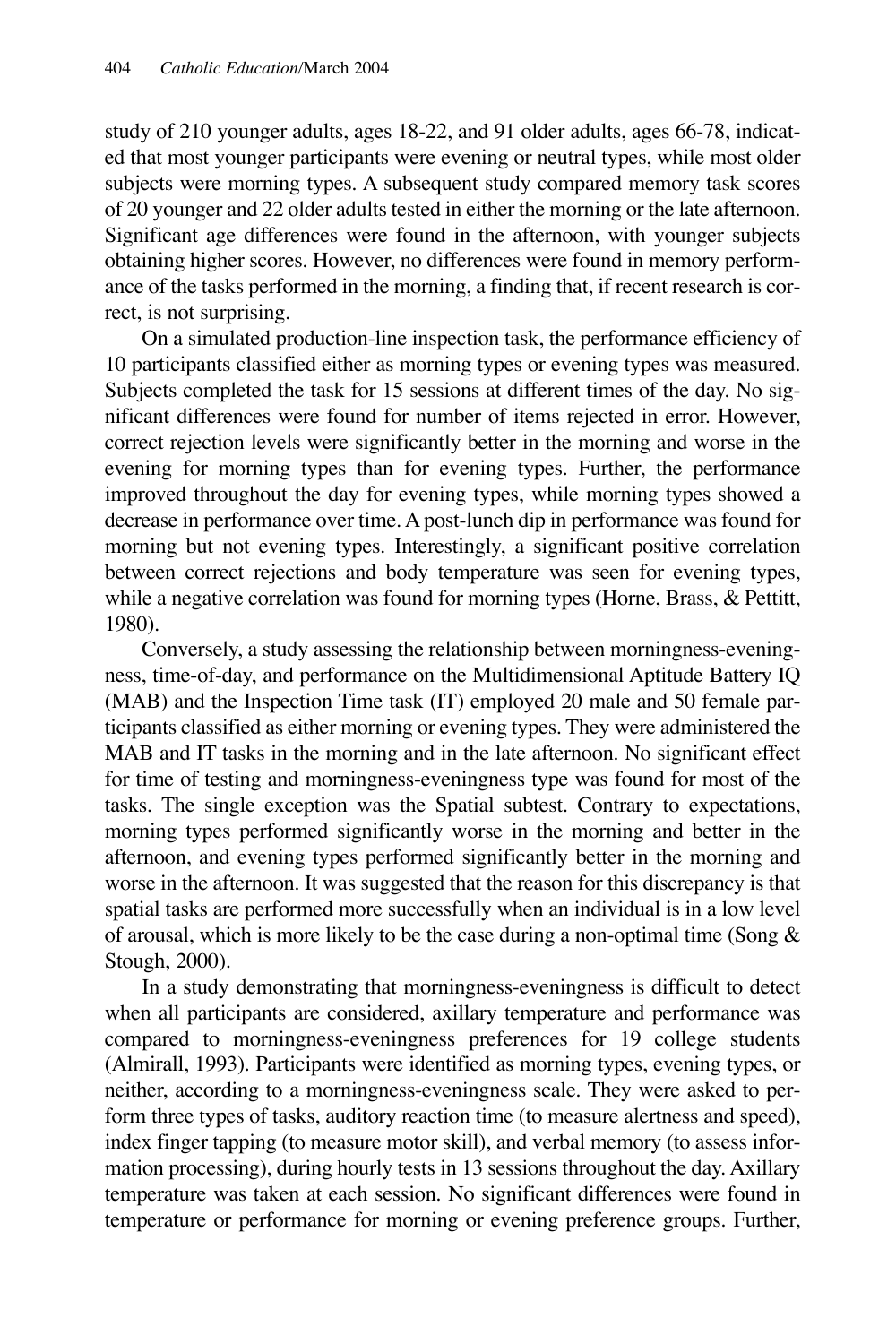the neither-type individuals did not score with values between the other two groups. Higher axillary temperature was associated with higher performance on the verbal memory and finger tapping tasks, but not the reaction time task.

Thus, it is quite possible that morningness-eveningness preference affects only certain types of tasks. On a simple target-detecting task, morning types detected more targets in the morning, whereas evening types detected more targets in afternoon and evening (Horne et al., 1980). Monk and Leng (1982) were able to specify the type of task performed in accordance with time-of-day preference when they found no interaction between morningness-eveningness and time of day on perceptual-motor tasks, but a significant effect for cognitive tasks.

Some of the strongest evidence supporting the concept of morningnesseveningness as an individual difference, however, comes from a longitudinal study (Cofer et al., 1999). Using research yielding infant sleep data, evidence from chonobiological studies, and evidence from adult light treatment studies, researchers found strong continuity in internal synchronization to light-dark cycles, continuity that varied across individuals and which remained in effect throughout the person's life, at least until he or she was well into adulthood. Environmental influences such as parental modulation during childhood and adolescence, shift work, and other social interaction factors were found to exert some temporary influence on individuals at certain periods of their lives, but, for the most part, a pattern of preference could be detected. The researchers also found that evening types had more difficulty than morning types in adjusting to social and familial demands, since American society strongly favors morning types. The same conclusion was reached on a study of personality aspects involving stress (Mecacci & Rocchetti, 1998). In a study of 232 young adults, aged 20-26, evening types reported more, and more frequent and intense, psychological and psychosomatic problems than morning types. They also showed more problems in coping with social and environmental demands.

A twin study (Hur et al., 1998) offers additional support for Cofer et al.'s work. Genetic influence on chronotype was studied utilizing 205 pairs of monozygotic, reared-together twins (aged 41-47 years), 55 pairs of monozygotic twins reared apart (aged 18-68 years), 50 pairs of dizygotic twins reared apart (aged 22- 27 years), and 79 spouses. All completed the MEQ. Genetic variability accounted for 51% of the total variance in the model, with age contributing only  $3\%$ . No significance was found between those twins reared together and those reared apart, indicating that the role of the family environment was minimal for this group. The correlation coefficient between spouses was .25, which the researchers interpreted as being the result of "like marrying like," rather than a consequence of marriage itself.

Some individual differences defy categorization. Some, however, deserve mention in connection with specific types of skills. In two studies of relay race teams, individual differences was cited as a possible reason for lack of ability to discern circadian variation in a relay race team. The first study, conducted in 1988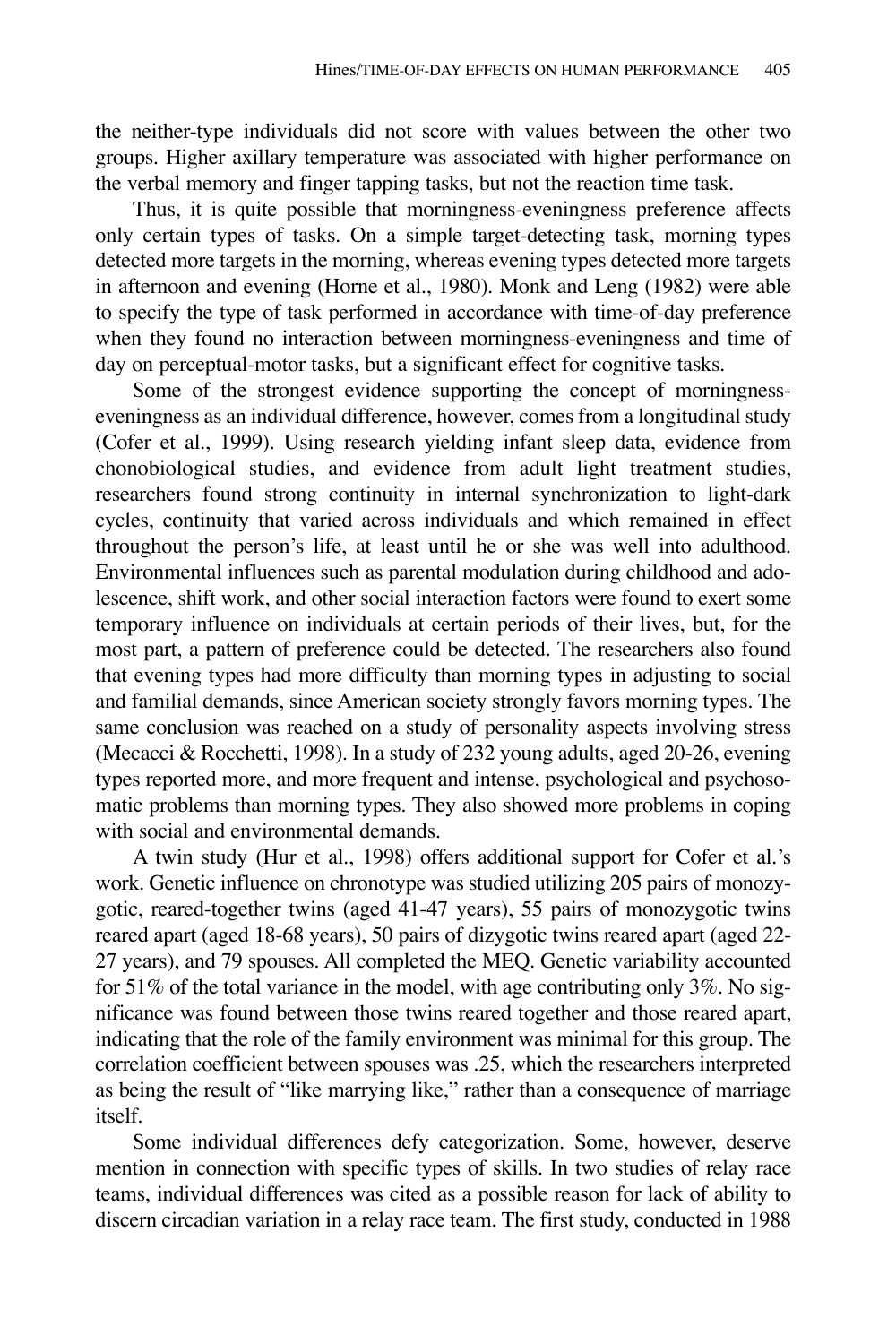(reported in Krombholz, 1990), examined time-of-day effects on two relay teams participating in the International 24-hour Race in Morlenbach, Germany. In this race, 10-member teams compete for 24 hours, the goal being to achieve the longest distance. Two teams from the same club, participating in 2 successive years, were selected. Team members were 25-54 years of age.

Results showed that performance declined steadily in a linear fashion for both teams from 2:30 p.m. through 2:00 a.m. At that point, Team A continued a linear decline, while Team B seemed to rally; Team B's performance remained steady from 2:00 a.m. to 6:00 a.m., at which time it actually began to increase again, a trend which lasted until 9:00 a.m. Both teams finished, however, at nearly the same point.

In the 1990 study, only Team B's performance proved significant. Team B exhibited the expected outcome: performance which was lowest during the night but which showed a recovery during morning hours and which paralleled the normal body temperature pattern. Krombholz noted that Team A was the poorest trained of all four teams (from both the 1988 and 1990 studies). He postulated that this deficiency in training in addition to sleep deprivation in this 24-hour race made it impossible to detect time-of-day effects in all groups.

Some individual differences he cited include general fitness, experience in competition, and experience on the specific course. He warned, however, that peaks and troughs of performance occurred at different times for even the most prepared runners, and the performance of some poor runners was similar to that of the more experienced. He noted that these individual differences are also found in physiological manifestations of circadian variation, such as body temperature and heart rhythm.

### **MOTIVATION AS A PRIMARY CONFOUNDING VARIABLE IN TIME-OF-DAY PREFERENCE/ ACADEMIC PERFORMANCE STUDIES**

In conducting studies on performance, it must be borne in mind that performance efficiency may depend, either in part or whole, on the motivation of the individual performer (Campbell, 1992). Such a realization places several restrictions on interpretation of data about time-of-day effects. First, a person can perform a given task only while awake; thus, it is impossible to test timeof-day effects during at least one-third of a person's day (Campbell). Even if the person is awakened around the clock to perform tasks, the fact remains that the person is awake during task performance. The nature of the task is important as well; if the participant finds the task interesting and is able to focus on the task, the results may differ significantly from those of a participant who finds no reason to perform at all and certainly not to an optimum level (Campbell).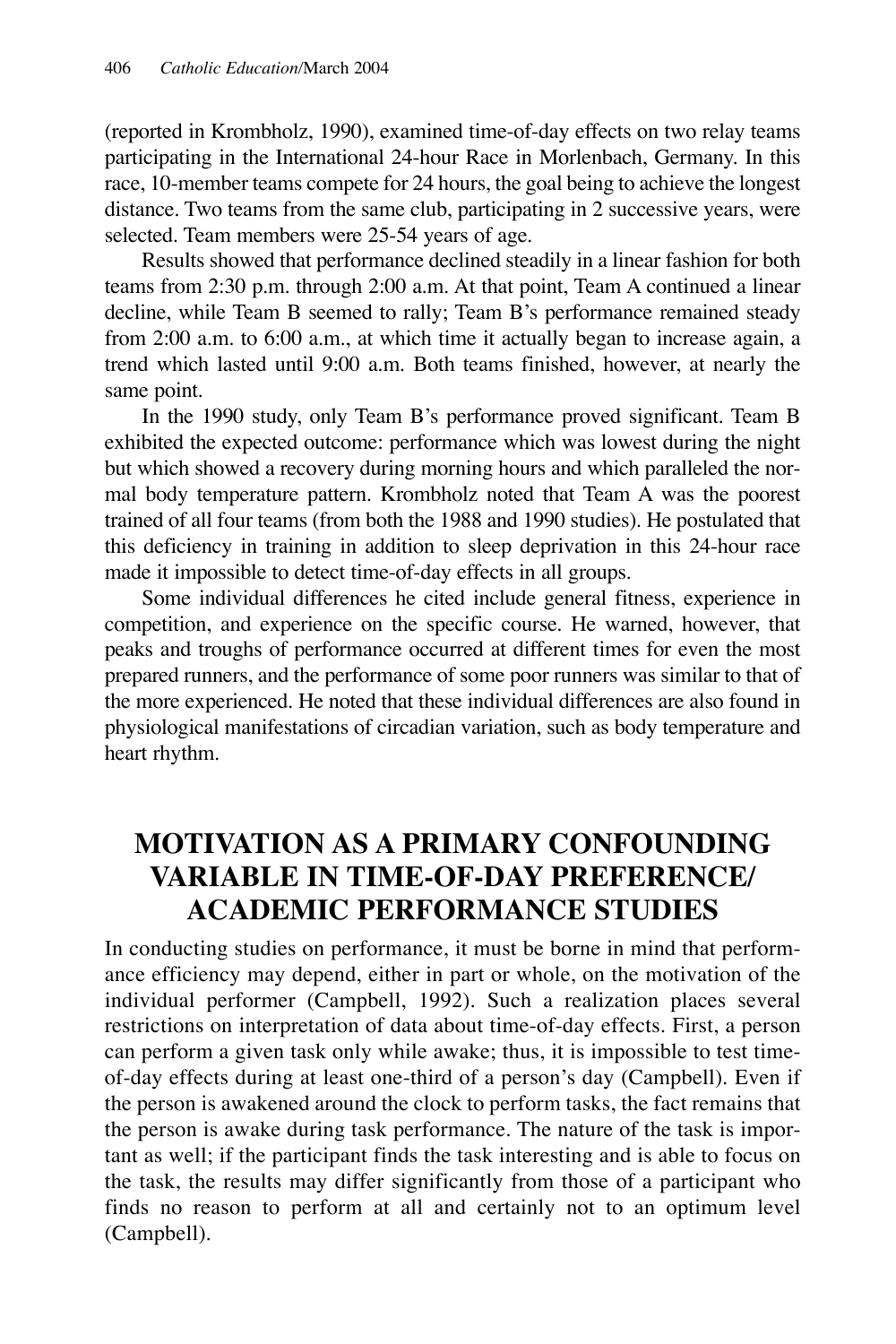The confounding motivation effect can be tested in one of several ways. The individual may be tested by changing the time of day while maintaining tasks expected to arouse approximately the same level of motivation; an alternative is to maintain the time of day while varying the motivation. For example, Blake (1971) was able to eliminate diurnal effects on scores on a letter cancellation task by announcing each participant's score to the group of participants. Conversely, time-of-day effects can be introduced by this same manipulation of motivation, which was demonstrated in an experiment in which a vigilance task was given to both control and experimental groups in the early morning and later afternoon (Smith, 1987). Members of the experimental group, however, were told that their results would be made public, thus increasing their anxiety about performing well. The control group showed no difference in its scores, whereas the experimental group exhibited greater anxiety in the afternoon, with an accompanying difference in performance scores: The experimental group performed better in the afternoon.

Therefore, motivation plays many roles in its influence on time-of-day studies. Motivation may vary throughout the day as a function of biological rhythms, manifested as interest, attention, or vigilance. It may also arise from a deeper psychological impetus to do well for reasons entirely outside the testing realm.

#### **OTHER POSSIBLE CONFOUNDING VARIABLES**

As stated earlier, some other individual physiological differences play a role in time-of-day variation on performance, including nutrition, amount and quality of sleep, and disease processes or other disorders. It is generally accepted among researchers and lay persons alike that, of these variables, perhaps sleep is the most arbitrary. In fast-paced, achievement-oriented Western society, the ability to forego sleep is sometimes regarded as a strength, a demonstration of character and the ability to suffer for the achievement of a goal. However, for most people, their own experience tells them that when one does not sleep well on a particular night, performance at many tasks on the following day is compromised. The longer the sleep deprivation or poor quality of sleep lasts, the more likely the person is to perceive that his or her performance has diminished.

However, a number of studies reveal that the relationship between quality and quantity of sleep and performance is not by any means a linear one. One very early study (Laird & Wheeler, 1926) showed that participants could be deprived of 2 hours of sleep per night for a week with no change in performance. This very elementary study used only 3 participants, but of the 3, some tasks, such as performing mental multiplication problems, actually improved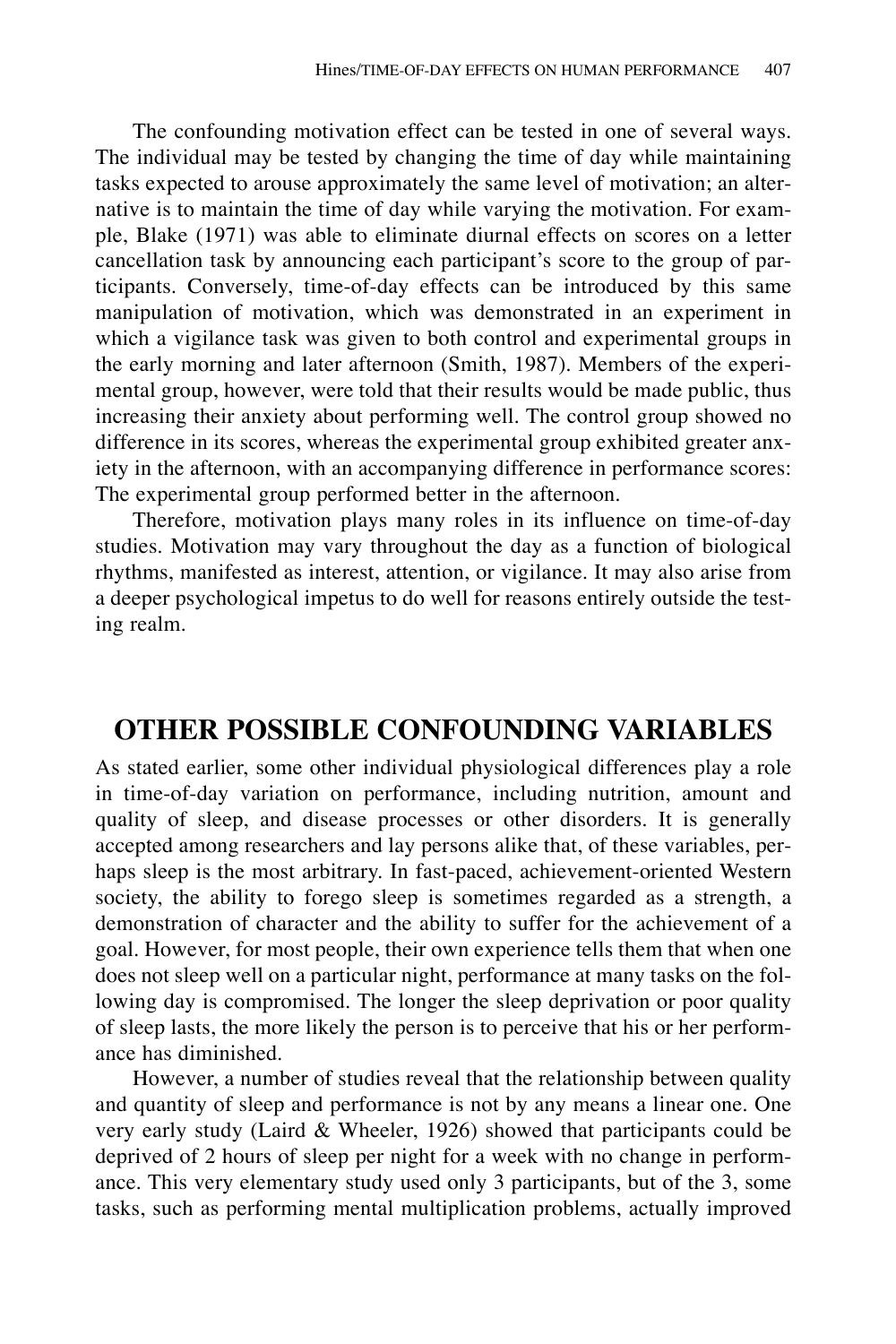both in speed and accuracy as time of deprivation increased.

Other research which supports this early evidence includes a 1965 study in which participants were limited to 3 hours of sleep for 8 nights and were asked to perform several types of cognitive tasks, including addition, auditory vigilance, and visual vigilance. Only during the final 2 days of the study were any deficiencies in performance found; even then, participants varied widely both in their own performance and as a group (Webb & Agnew).

In a more recent study (Medeiros, Mendes, Lima, & Araujo, 2001) of 36 medical school students (mean age  $= 21$  years), it was found that 39% of the students had a poor sleep quality, according to the Pittsburgh Sleep Quality Index. This was especially true for those who had tested as evening type on the MEQ. The study concluded that irregularity in the sleep-wake cycle and possible consequent sleep deprivation influence the academic performance of college students. A similar result was obtained by a study of 44 college students under two conditions, 24 hours of sleep deprivation or about 8 hours of sleep (Pilcher & Walters, 1997). The Watson-Glaser Thinking Skills Appraisal was used as a measure of cognition, in addition to a self-report measure of effort, concentration, and performance and another measure of off-task cognition. The sleep-deprived participants performed significantly worse on the Watson-Glaser test, although they rated their concentration, effort, and estimated performance as higher than the nondeprived participants. A reasonable conclusion might be that those who are sleep-deprived may be unable to judge the effects of that deprivation and may not realize the extent to which a lack of sleep may affect their performance. This phenomenon is frequently seen in the college setting in situations in which students choose to postpone preparation for a test or completion of a report until the final hours before they take place or are due and then attempt to produce their best performance under less than ideal conditions.

These two studies are in contrast to another study (Rutala, Witzke, Leko, & Fulginiti, 1990) of 76 fourth-year medical students. Researchers found no significant time-of-day or fatigue-induced effects when student performance on 16 clinical problems presented in 16 separate "stations" was assessed. Analysis of scores included relationships between score and station and score, station, and sequence. In addition, morning station scores were compared against scores for afternoon stations. Finally, a recent study by Siegel (2001), however, found that while sleep is an important prerequisite for acquisition and performance of learned tasks, what remains unproven is that sleep in general, or any particular stage of sleep, plays a major role in memory, a primary component in learning.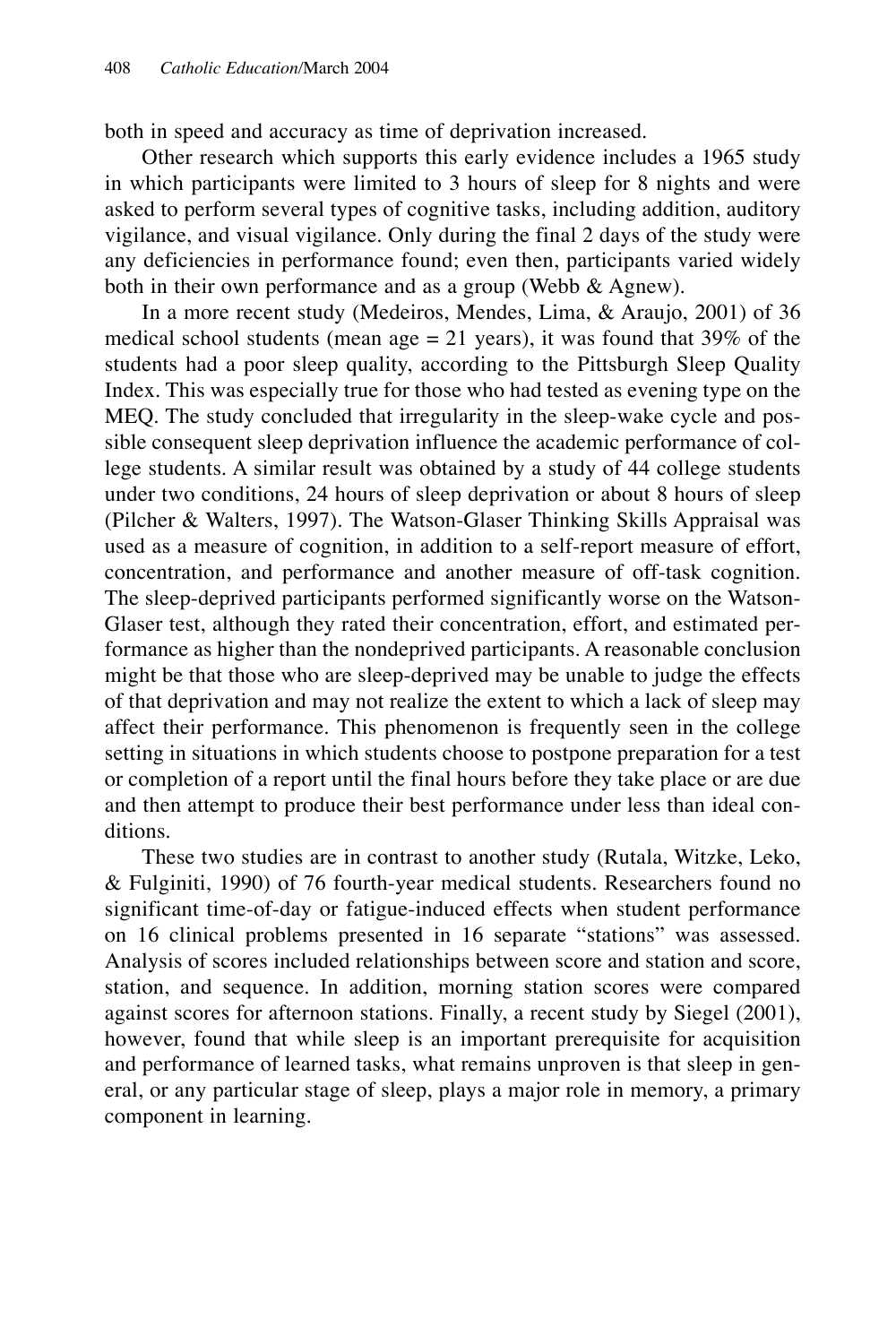#### **TESTING TIME-OF-DAY PREFERENCE**

The question to be answered, then, is whether individuals matched to their preferred time of day can be expected to exhibit higher levels of academic achievement than those who are not. It would seem that the answer is obvious: yes. However, the issue is not as simple as that. First, determining one's preferred time of day should probably not be done, as has been the case in many studies, solely by a self-report method, even one which exhibits high reliability and validity coefficients. What must be remembered is that those coefficients demonstrate only that the instrument consistently measures what it is intended to measure. For the MEQ, that means the questionnaire can give a reliable idea of what the participant thinks is his or her preferred time of day, morning, evening, or neither. That does not mean that it can predict a time of best performance, for what people think, especially about themselves, and what can be supported by evidence often differs. Often the testing results in the individual's being placed in the neutral or neither type category. In most of the studies cited in this report, categories of participants were combined. Usually, if the instrument was the MEQ, which it was in the majority of cases, individuals classified as definitely morning type and moderately morning type were combined, as were definitely evening type and moderately evening type. If the goal is to optimize achievement, a quantitative method not reliant on self-report must be used. A combination of two instruments might prove even better.

In an upcoming empirical study, Catholic high school students will be tested to ascertain if matching them to their preferred time of day, as measured by two valid instruments, will result in any significant difference in academic achievement.

#### **REFERENCES**

- Almirall, H. (1993). Including neither-type in the morningness-eveningness dimension decreases the robustness of the model. *Perceptual & Motor Skills, 77*(1), 243-254.
- Altabet, S. C. (1995). Intelligence, Time of Day, and Time-of-Day Preference (Doctoral dissertation, Hofstra University, 1994). *Dissertation Abstracts International, 55*(9), 4099B.
- Anderson, M. J., Petros, T. V., Beckwith, B. E., Mitchell, W. W., & Fritz, S. (1991). Individual differences in the effect of time of day on long-term memory access. *American Journal of Psychology, 104*(2), 241-255.
- Baddeley, A. D., Hatter, J., Scott, D., & Snashall, A. (1970). Memory and time of day. *British Journal of Psychology, 22*, 605-609.
- Barratt, E. (1963). Intra-individual variability of performance: ANS and psychometric correlates. *Texas Reports on Biology and Medicine, 21*(4), 496-504.
- Bhattacharya, S. K., & Tripathi, S. R. (1989). The effects of time of day on cognitive and visuo-motor performance efficiency. *Journal of Human Ergology, 18*(1), 23-31.
- Blake, M. (1967). Time of day effects on performance in a range of tasks. *Psychonomic Science, 9*, 345-350.
- Blake, M. (1971). Temperament and time of day. In W. P. Colquhoun (Ed.), *Biological rhythms and human performance* (pp. 109-148). London: Academic Press.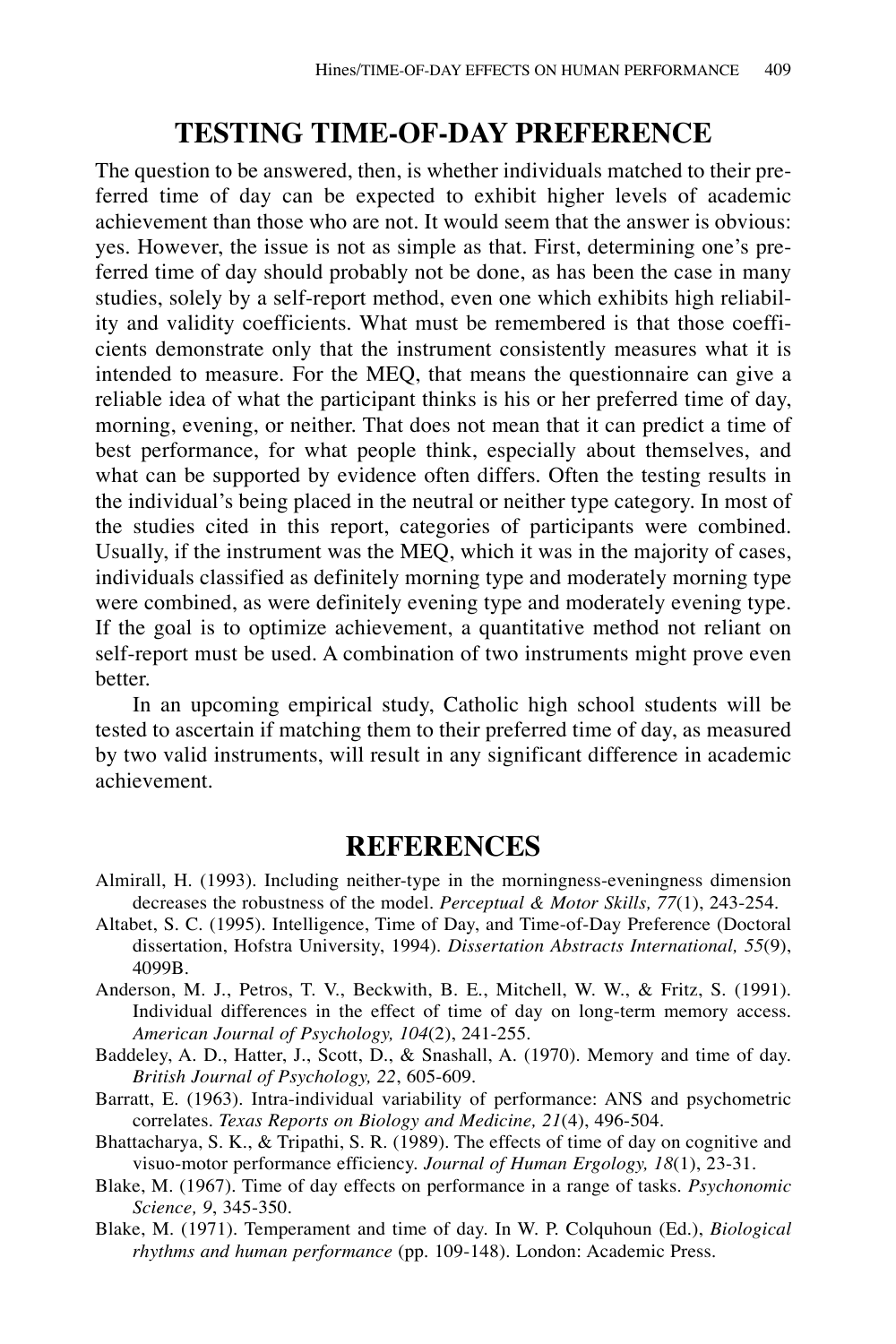- Blake, M., & Corcoran, D. (1991). Introversion-extraversion and circadian rhythms. In T. H. Monk (Ed.), *Sleep, sleepiness and performance* (pp. 261-272). Chichester, NY: John Wiley & Sons.
- Brown, L., Goddard, K., Lahar, C., & Mosley, J. (1999). Age-related deficits in cognitive functions are not mediated by time of day. *Experimental Aging Research, 25*(1), 81- 93.
- Callan, R. J. (1999). Effects on matching and mismatching students' time-of-day preferences. *Journal of Educational Research, 92*(5), 295-299.
- Campbell, S. (1992). Effects of sleep and circadian rhythms on performance. In A. Smith & D. Jones (Eds.), *Handbook of human performance* (Vol. 3, pp. 195-215). San Diego, CA: Academic Press Limited.
- Carskadon, M. A. (1990). Patterns of sleep and sleepiness in adolescents. *Pediatrician, 17*, 5-12.
- Carskadon, M. A. (1999). When worlds collide: Adolescent need for sleep versus societal demands. *Phi Delta Kappan*, *80*, 348-353.
- Carruthers, S. A., & Young, A. L. (1979, July). *Preference of condition concerning time in learning environments of rural versus city eighth grade students.* Paper presented at the First Annual Conference on Teaching Students through Their Individual Learning Styles, New York.
- Chelminski, I. (2000). Modulating effects of time of day on age differences in memory performance: Attention versus inhibition (Doctoral dissertation, The University of North Dakota, 1999). *Dissertation Abstracts International, 60*(11), 5801B.
- Cofer, L., Grice, J., Sethre-Hofstad, L., Radi, C., Zimmerman, L., Palmer-Seal, D. et al. (1999). Developmental perspectives on morningness-eveningness and social interactions. *Human Development, 42*(4), 169-198.
- Colquhoun, W. P. (1960). Temperament, inspection efficiency and time of day. *Ergonomics, 3*, 877-878.
- Colquhoun, W. P. (1971). Circadian variations in mental efficiency. In W. P. Colquhoun (Ed.), *Biological rhythms and human performance* (pp. 39-107). London: Academic Press.
- Colquhoun, W. P., & Corcoran, D. W. (1964). The effects of time of day and social isolation on the relationship between temperament and performance. *British Journal of Social and Clinical Psychology, 3*, 226-231.
- Craig, A., Davies, D., & Matthews, G. (1987). Diurnal variation, task characteristics, and vigilance performance. *Human Factors, 29*(6), 675-684.
- Crouter, A., & Larson, R. (Eds.). (1998). *New directions for child and adolescent development: No. 82. Temporal rhythms in adolescence: Clocks, calendars, and the coordination of daily life*. San Francisco, CA: Jossey-Bass, Inc.
- Eysenck, H. J. (1994). Personality: Biological foundations. In P. A. Vernon (Ed.), *The neuropsychology of individual differences* (pp. 151-207). London: Academic Press.
- Eysenck, H. J., & Eysenck, M. W. (1985). *Personality and individual differences: A natural science approach*. New York: Plenum.
- Folkard, S., & Monk, T. (1978). Time-of-day effects in immediate and delayed memory. In M. M. Gruneberg, P. E. Morris, and R. N. Sykes (Eds.), *Practical aspects of memory* (pp. 303-310). London: Academic Press.
- Freeley, M. E. (1984). *An experimental investigation of the relationships among teachers' individual time preferences, in-service workshop schedules and instructional techniques and the subsequent implementation of learning style strategies in participants' classrooms.* Unpublished doctoral dissertation, St. John's University, New York.
- Freeman, G. L., & Hovland, C. I. (1934). Diurnal variations in performance and related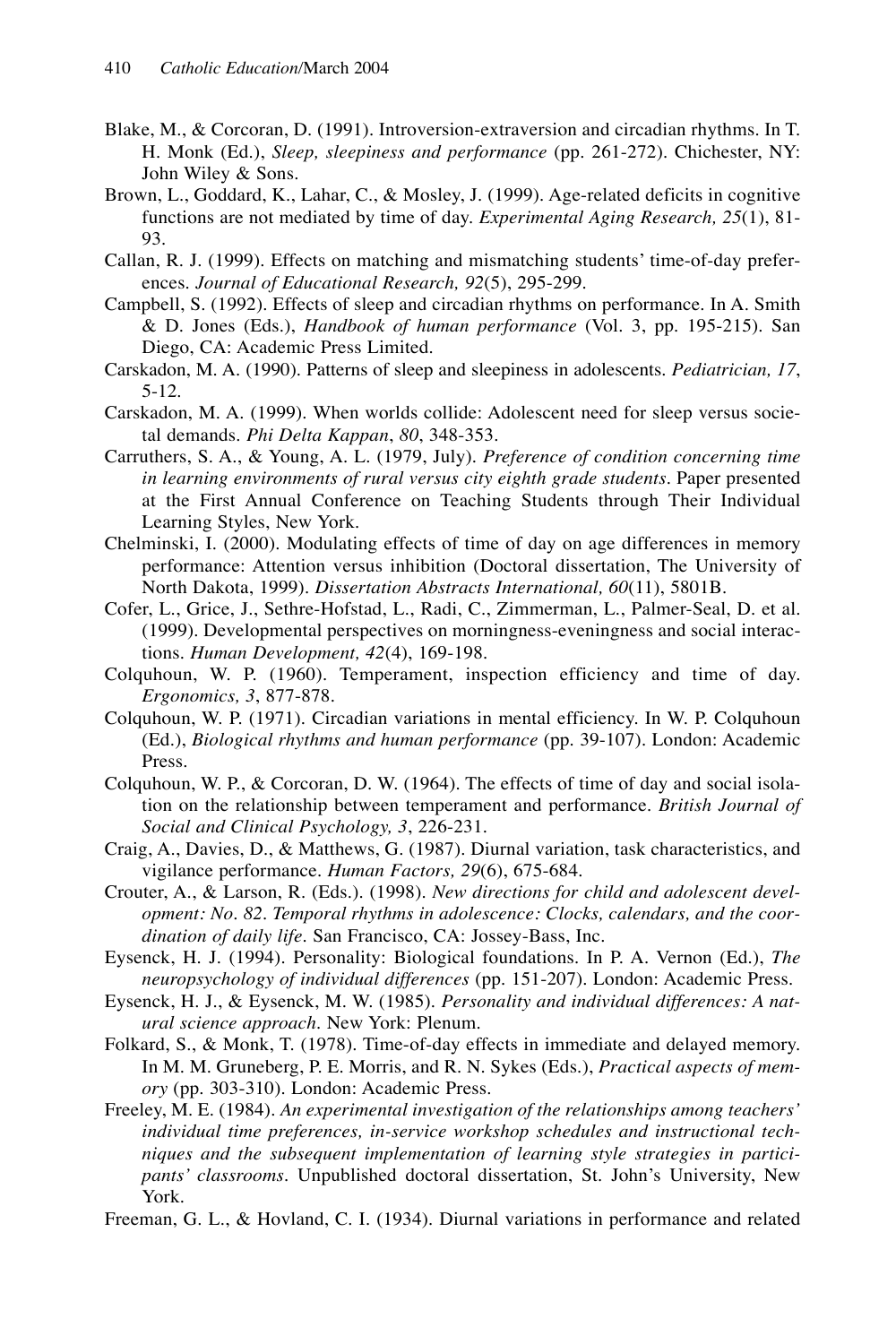physiological processes. *Psychological Bulletin, 31*, 777-799.

- Furnham, A., & Rawles, R. (1988). Spatial ability at different times of day. *Personality & Individual Differences, 9*(5), 937-939.
- Gillooly, P., Smolensky, M., Albright, D., & His, B. (1990). Circadian variation in human performance evaluated by the Walter Reed performance assessment battery. *Chronobiology International, 7*(2), 143-153.
- Guerrien, A., Leconte-Lambert, C., & Leconte, P. (1993). Time-of-day effects on attention and memory efficiency: Is chronopsychology a method for studying the human subject? [Special issue]. *Psychologica Belgica, 33*(2), 159-170.
- Gupta, S. (1991). Effects of time of day and personality on intelligence test scores. *Personality & Individual Differences, 12*(11), 1227-1231.
- Horne, J., Brass, C., & Pettitt, A. (1980). Circadian performance differences between morning and evening types. *Ergonomics, 23*(1), 29-36.
- Horne, J., & Oestberg, O. (1976). A self-assessment questionnaire to determine morningness-eveningness in human circadian rhythms. *International Journal of Chronobiology, 4*, 97-110.
- Hur, Y., Bouchard, T. J., & Lykken, D. T. (1998). Genetic and environmental influence on morningness-eveningness. *Personality & Individual Differences, 25*(5), 917-925.
- Intons-Peterson, M. J., Rocchi, P., West, T., McLellan, K., & Hackney, A. (1998). Aging, optimal testing time, and negative priming. *Journal of Experimental Psychology: Learning, Memory, and Cognition, 24*(2), 362-376.
- Intons-Peterson, M. J., Rocchi, P., West, T., McLellan, K., & Hackney, A. (1999). Aging, testing at preferred or nonpreferred times (testing optimality), and false memory. *Journal of Experimental Psychology: Learning, Memory, and Cognition, 25*(1), 23- 40.
- Kelly, T. (1996). *Circadian rhythms: Importance for models of cognitive performance*. U.S. Naval Health Research Center Report (Report No. 96-1), 1-24.
- Kleitman, N. (1939). *Sleep and wakefulness.* Chicago: University Press.
- Krombholz, H. (1990). Circadian rhythm and performance during a 24-hour relay race. *Perceptual & Motor Skills, 70*(2), 603-607.
- Laird, D., & Wheeler, W. (1926). What it costs to lose sleep. *Industrial Psychology, 1*, 694-696.
- Larsen, R. J. (1985). Individual differences in circadian activity rhythm and personality. *Personality & Individual Differences, 6*(3), 305-311.
- Lawrence, J. B., & Stanford, M. S. (1999). Impulsivity and time of day: Effects on performance and cognitive tempo. *Personality and Individual Differences, 26*(2), 199- 207.
- Leigh, C., & Reynolds, C. (1982). Morning versus afternoon testing and children's intelligence test performance. *Perceptual & Motor Skills, 55*(1), 93-94.
- Lynch, P. (1981). An analysis of the relationships among academic achievement, attendance, and the individual learning style time preferences of eleventh and twelfth grade students identified as initial or chronic truants in a suburban New York high school district (Doctorial dissertation, St. John's University, 1981). *Dissertation Abstracts International, 42*, 1880A.
- Matthews, G. (1988). Morningness-eveningness as a dimension of personality: Trait, state, and psychophysiological correlates. *European Journal of Personality, 2*(4), 277-293.
- May, C. P., & Hasher, L. (1998). Synchrony effects in inhibitory control over thought and action. *Journal of Experimental Psychology, Human Perception & Performance, 24*, 363-379.
- May, C. P., Hasher, L., & Stoltzfus, E. R. (1993). Optimal time of day and the magnitude of age differences in memory. *Psychological Science, 4*(5), 326-330.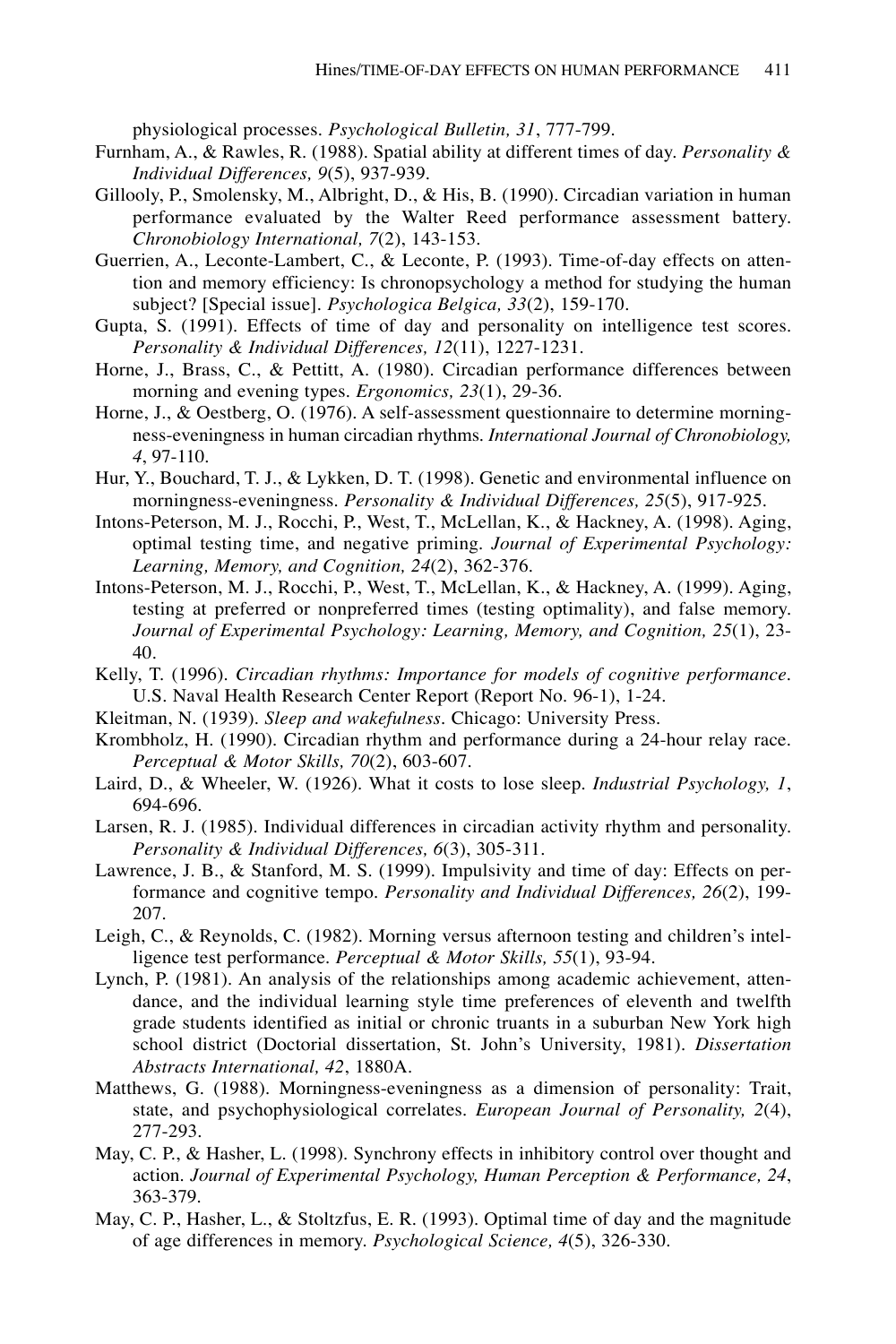- Mecacci, L., & Rocchetti, G. (1998). Morning and evening types: Stress-related personality aspects. *Personality & Individual Differences, 25*(3), 537-542.
- Medeiros, A., Mendes, D., Lima, P., & Araujo, J. (2001). The relationships between sleepwake cycle and academic performance in the medical students. *Biological Rhythm Research, 32*(2), 263-270.
- Monk, T. H. (1990). The relationship of chronobiology to sleep schedules and performance demands. *Work and Stress, 4*(3), 227-236.
- Monk, T. H., & Leng, V. (1982). Time of day effects in simple repetitive tasks: Some possible mechanisms. *Acta Psychologica, 51*, 207-221.
- Oakhill, J., & Davies, A. (1989). Time of day and the representation of text. *Current Psychology: Research & Reviews, 8*(2), 91-101.
- O'Shea, M. V. (1900). Aspects of mental economy. *Bulletin of the University of Wisconsin, 2*, 33-198.
- Petros, T., Beckwith, B., & Anderson, M. (1990). Individual differences in the effects of time of day and passage difficulty on prose memory in adults. *British Journal of Psychology, 81*(1), 63-72.
- Pilcher, J., & Walters, A. (1997). How sleep deprivation affects psychological variables related to college students' cognitive performance. *Journal of American College Health, 46*(3), 121-126.
- Rabbitt, P., Osman, P., Moore, B., & Stollery, B. (2001). There are stable individual differences in performance variability, both from moment to moment and from day to day. *Quarterly Journal of Experimental Psychology: Section A, 54A*(4), 981-1003.
- Rana, N., Rishi, P., & Sinha, S. P. (1996). Vigilance performance in children in relation to time of the day. *Psychological Studies, 41*(1-2), 10-15.
- Revelle, W., Humphrey, M., Simon, L., & Gilliland, K. (1980). The interactive effects of personality, time of day and caffeine: A test of the arousal model. *Journal of Experimental Psychology (General), 109*, 1-31.
- Rodgers, M., & Holding, D. (1991). Dual-task efficiency throughout the day. *Human Performance, 4*(3), 187-198.
- Rutala, P. J., Witzke, D. B., Leko, E. O., & Fulginiti, J. V. (1990). Student fatigue as a variable affecting performance in an objective structured clinical examination. *Academic Medicine, 65*(9, Suppl.), S53-S54.
- Siegel, J. (2001). The REM sleep-memory consolidation hypothesis. *Science, 294*(5544), 1058-1063.
- Smith, A. P. (1987). Task-related motivation and time of testing. In R. Schwarzer, H. van der Ploes, & C. Spielberger (Eds.), *Advances in test anxiety research* (Vol. 5, pp. 115- 123). Lisse, The Netherlands: Swets & Zeitlinger.
- Song, J., & Stough, C. (2000). The relationship between morningness-eveningness, timeof-day, speed of information processing, and intelligence. *Personality & Individual Differences, 29*(6), 1179-1190.
- Stahl, S. (1999). Different strokes for different folks? A critique of learning styles. *American Educator, 23*(3), 27-31.
- Tune, G. S. (1969). The influence of age and temperament on the adult human sleepwakefulness pattern. *British Journal of Psychology, 60*, 431-441.
- Virostko, J. (1983). An analysis of the relationships among student academic schedules and the learning style time preferences of a New York suburban school's third, fourth, fifth, and sixth grade students (Doctorial dissertation, St. John's University, 1983). *Dissertation Abstracts International, 44*, 1683A.
- Webb, W. B. (1982). Sleep in older persons: Sleep structures of 50- to 60-year-old men and women. *Journal of Gerontology, 37*, 581-586.